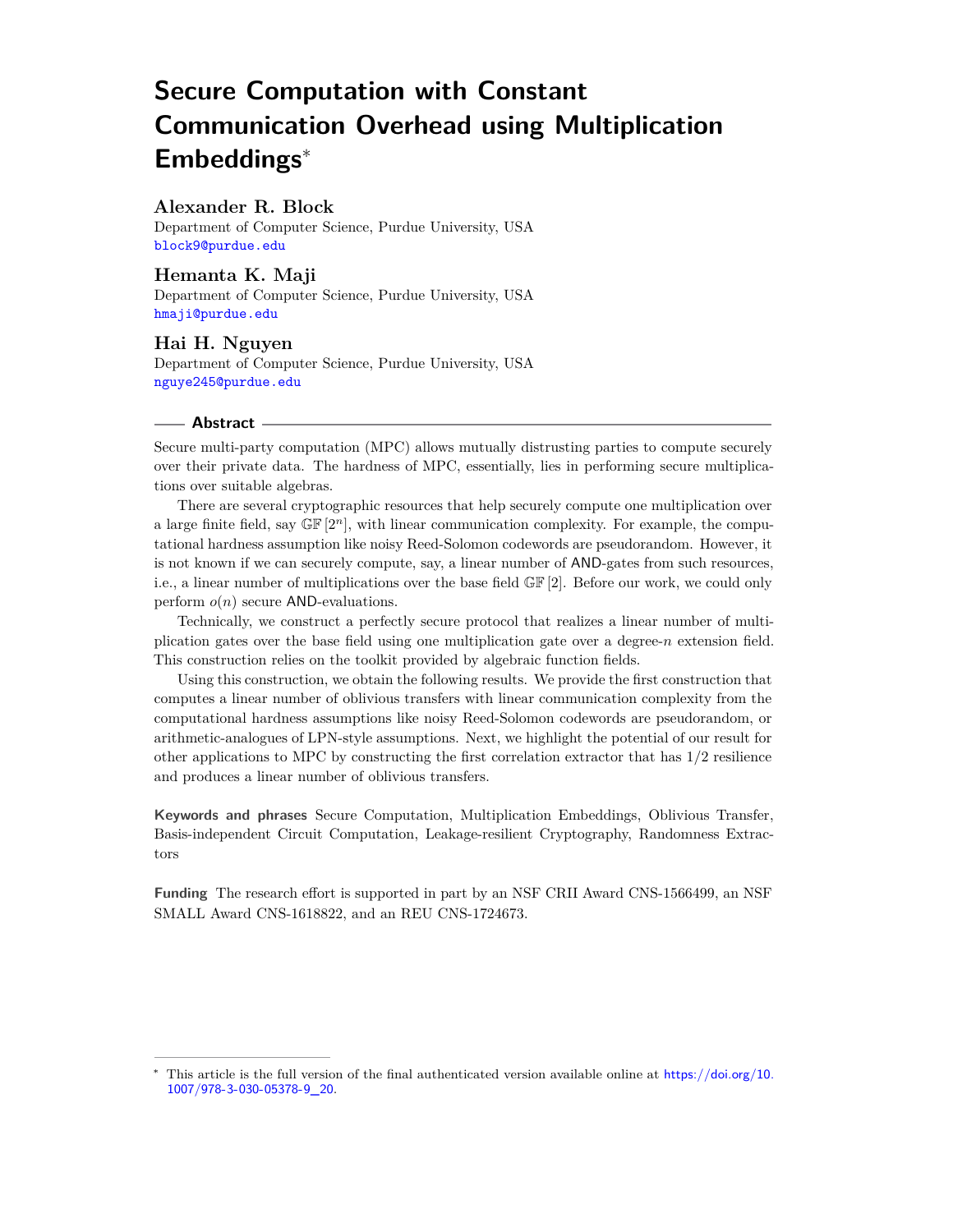# **Contents**

| $\mathbf{1}$            | Introduction<br>3                                                       |                                                                        |                |  |  |  |  |  |  |  |  |  |
|-------------------------|-------------------------------------------------------------------------|------------------------------------------------------------------------|----------------|--|--|--|--|--|--|--|--|--|
|                         | 1.1                                                                     |                                                                        | $\overline{4}$ |  |  |  |  |  |  |  |  |  |
|                         | $1.2\,$                                                                 |                                                                        | 5              |  |  |  |  |  |  |  |  |  |
|                         | 1.3                                                                     |                                                                        | 6              |  |  |  |  |  |  |  |  |  |
| $\mathbf{2}$            | <b>Embedding Multiplications</b>                                        |                                                                        |                |  |  |  |  |  |  |  |  |  |
|                         | 2.1                                                                     |                                                                        | $\overline{7}$ |  |  |  |  |  |  |  |  |  |
|                         | 2.2                                                                     |                                                                        | 8              |  |  |  |  |  |  |  |  |  |
|                         | 2.3                                                                     | Function Field Instantiation using Garcia-Stichtenoth Curves           | 10             |  |  |  |  |  |  |  |  |  |
|                         | 2.4                                                                     |                                                                        | 11             |  |  |  |  |  |  |  |  |  |
| $\bf{3}$                |                                                                         | Realizing OLE $(F)^m$ using one ROLE $(K)$                             | 11             |  |  |  |  |  |  |  |  |  |
|                         | 3.1                                                                     |                                                                        | 11             |  |  |  |  |  |  |  |  |  |
|                         | 3.2                                                                     |                                                                        | 12             |  |  |  |  |  |  |  |  |  |
|                         | 3.3                                                                     | Securely realizing OLE $(\mathbb{F})^m$ using one OLE $(\mathbb{K})$   | 12             |  |  |  |  |  |  |  |  |  |
|                         | 3.4                                                                     | Realization of OLE $(\mathbb{F})^m$ in the ROLE $(\mathbb{K})$ -hybrid | 13             |  |  |  |  |  |  |  |  |  |
| $\overline{\mathbf{4}}$ | Linear Production Correlation Extractors in the High Resilience Setting |                                                                        |                |  |  |  |  |  |  |  |  |  |
|                         | 4.1                                                                     |                                                                        | 14             |  |  |  |  |  |  |  |  |  |
|                         | 4.2                                                                     |                                                                        | 14             |  |  |  |  |  |  |  |  |  |
|                         | 4.3                                                                     |                                                                        | 15             |  |  |  |  |  |  |  |  |  |
| $\bf{5}$                | <b>Chudnovsky-Chudnovsky Bilinear Multiplication</b>                    |                                                                        |                |  |  |  |  |  |  |  |  |  |
|                         | 5.1                                                                     | Securely realizing OLE $(\mathbb{F})^m$ using ROLE $(\mathbb{F})^m$    | 17             |  |  |  |  |  |  |  |  |  |
|                         | 5.2                                                                     | Securely realizing OLE $(\mathbb{K})$ from OLE $(\mathbb{F})^m$        | 18             |  |  |  |  |  |  |  |  |  |
|                         | 5.3                                                                     |                                                                        | 18             |  |  |  |  |  |  |  |  |  |
|                         | 5.4                                                                     |                                                                        | 18             |  |  |  |  |  |  |  |  |  |
| <b>References</b><br>20 |                                                                         |                                                                        |                |  |  |  |  |  |  |  |  |  |
|                         | A Detailed Basics of Algebraic Function Fields                          |                                                                        |                |  |  |  |  |  |  |  |  |  |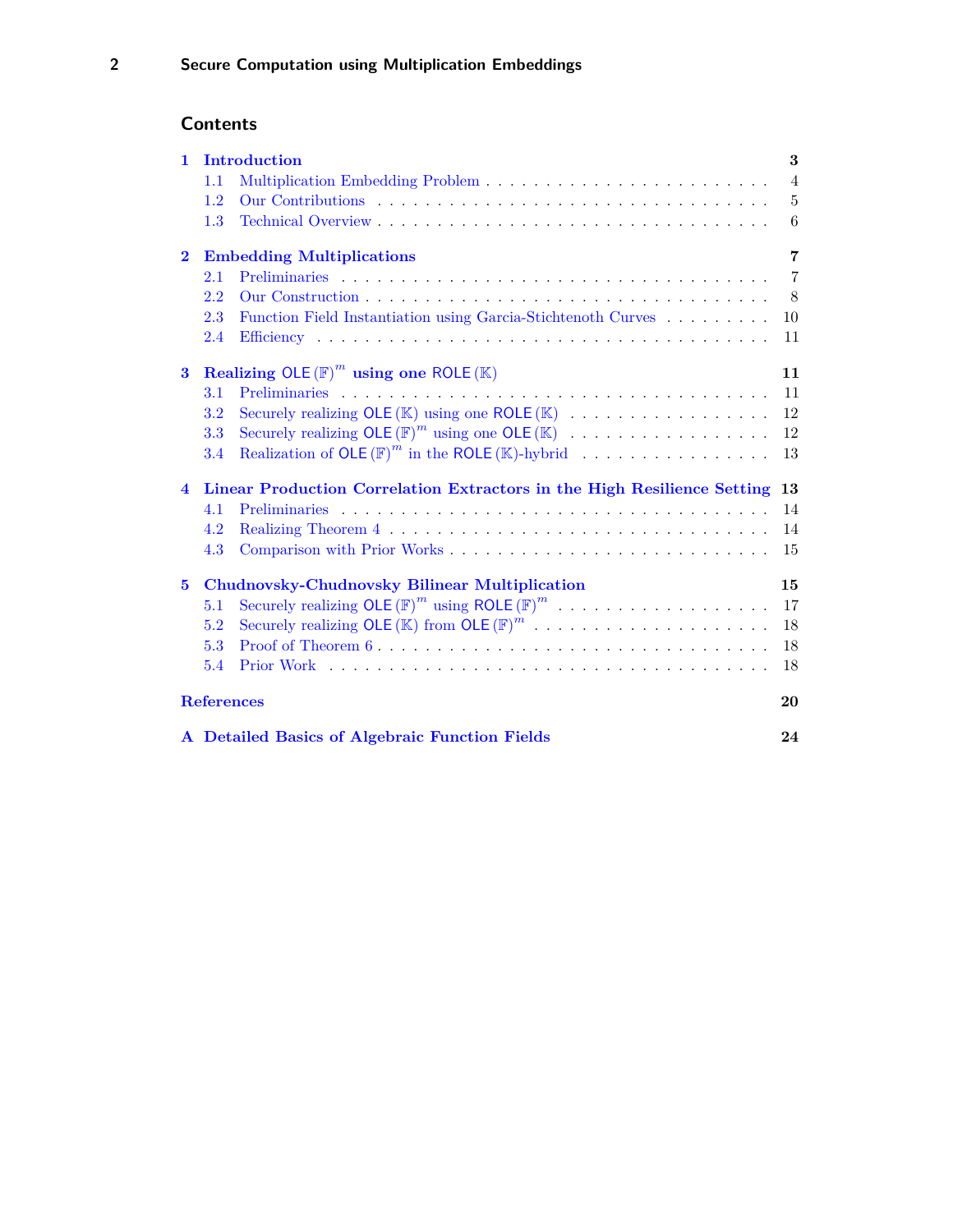### <span id="page-2-2"></span><span id="page-2-0"></span>**1 Introduction**

Secure multi-party computation [\[GMW87,](#page-21-0) [Yao82\]](#page-22-0) (MPC) allows mutually distrusting parties to compute securely over their private data. Even when parties follow the protocols honestly, but are curious to find additional information about other parties' private inputs, most functionalities cannot be securely computed [\[Bea89,](#page-19-0) [IL89,](#page-21-1) [Kil88,](#page-21-2) [Kus89\]](#page-22-1). So, we rely on diverse forms of cryptographic resources to help parties perform computations over their private data. These cryptographic resources can either be computational hardness assumptions [\[GMW87,](#page-21-0) [IPS08\]](#page-21-3) or physical resources like noisy channels [\[BMM99,](#page-19-1) [CK88,](#page-20-0) [Kil91,](#page-21-4) [Kil00\]](#page-21-5), correlated private randomness [\[Kil00,](#page-21-5) [WW06\]](#page-22-2), trusted resources [\[CLOS02,](#page-20-1) [IPS08,](#page-21-3) [IPS09\]](#page-21-6), and tamper-proof hardware [\[CGS08,](#page-20-2) [DNW08,](#page-20-3) [Kat07,](#page-21-7) [MS08\]](#page-22-3).

In this paper, for the simplicity of exposition of the key ideas, we consider 2-party secure computation against honest-but-curious adversaries. Suppose two parties are interested in securely computing a boolean circuit *C* that uses AND, and XOR, and represent the input, output, and the intermediate values of the computation in binary. Parties can use the oblivious transfer (OT) functionality to securely compute *C* (with perfect security and linear communication complexity) using the GMW protocol [\[GMW87\]](#page-21-0). The OT functionality takes as input a pair of bits  $(x_0, x_1)$  from the sender and a choice bit *b* from the receiver, and outputs the bit *x<sup>b</sup>* to the receiver. Notice Alice does not know Bob's choice bit *b*, and Bob does not know Alice's other bit  $x_{1-b}$ . Parties perform *m* calls to the OT functionality to securely compute circuits that have *m* AND gates (and an arbitrary number of XOR gates) with  $\Theta(m)$  communication complexity. In this work, we consider secure computation protocols that have communication complexity proportional to the size of the circuit *C*. [1](#page-2-1)

Parties can also compute arithmetic circuits that use MUL and ADD gates over large fields by emulating the arithmetic gates using finite fields. In particular, using efficient bilinear multiplication algorithms [\[CC87\]](#page-19-2), parties can securely compute one multiplication over the finite field GF [2*<sup>n</sup>*] by performing *m* OT calls and linear communication complexity, where  $n = \Theta(m)$ . In general, using *m* OT calls, parties can securely compute any circuit *C* that has *m*<sub>*i*</sub> arithmetic gates over  $\mathbb{GF}[2^{n_i}]$ , for  $i \in \mathbb{N}$ , such that  $\sum_i m_i \cdot n_i = \Theta(m)$ , which measures the *size of*  $C$ . Intuitively, the size of the arithmetic circuit  $C$  refers to the cumulative size of representing the elements of the (multiplication) gates in the circuit.

Summarizing this discussion, we conclude that *m* OT calls help the parties securely compute arithmetic circuits (over characteristic 2 fields) of size  $\Theta(m)$  with communication complexity Θ(*m*). Several cryptographic resources can implement the *m* instances of the OT functionality using a linear communication complexity. For example, there are instantiations based on polynomial-stretch local pseudorandom generators [\[IKOS08\]](#page-21-8), the Phi-hiding assumption [\[IKOS09\]](#page-21-9), LWE [\[DHRW16\]](#page-20-4), DDH-hard groups [\[BGI17\]](#page-19-3), and noisy channels [\[IKO](#page-21-10)<sup>+</sup>11]. By composing these protocols, parties can use the corresponding cryptographic resources and securely compute linear-size circuits using only linear communication.

On the other hand, there are cryptographic resources that directly enable secure multiplication over a large extension field using communication that is proportional to the size of the field. For example, consider the constructions based on Paillier encryption [\[DJ01,](#page-20-5) [Gil99,](#page-20-6) [Pai99\]](#page-22-4), LWE [\[DPSZ12,](#page-20-7) [LPR10\]](#page-22-5), pseudorandomness of noisy random Reed-Solomon codewords [\[IPS09,](#page-21-6) [NP06\]](#page-22-6), and arithmetic analogues of well-studied cryptographic assumptions  $[ADI+17]$  $[ADI+17]$ . The key functionality in this context is a generalization of the OT func-

<span id="page-2-1"></span><sup>1</sup> Network latency considerations typically motivate the study of MPC protocols with linear communication complexity.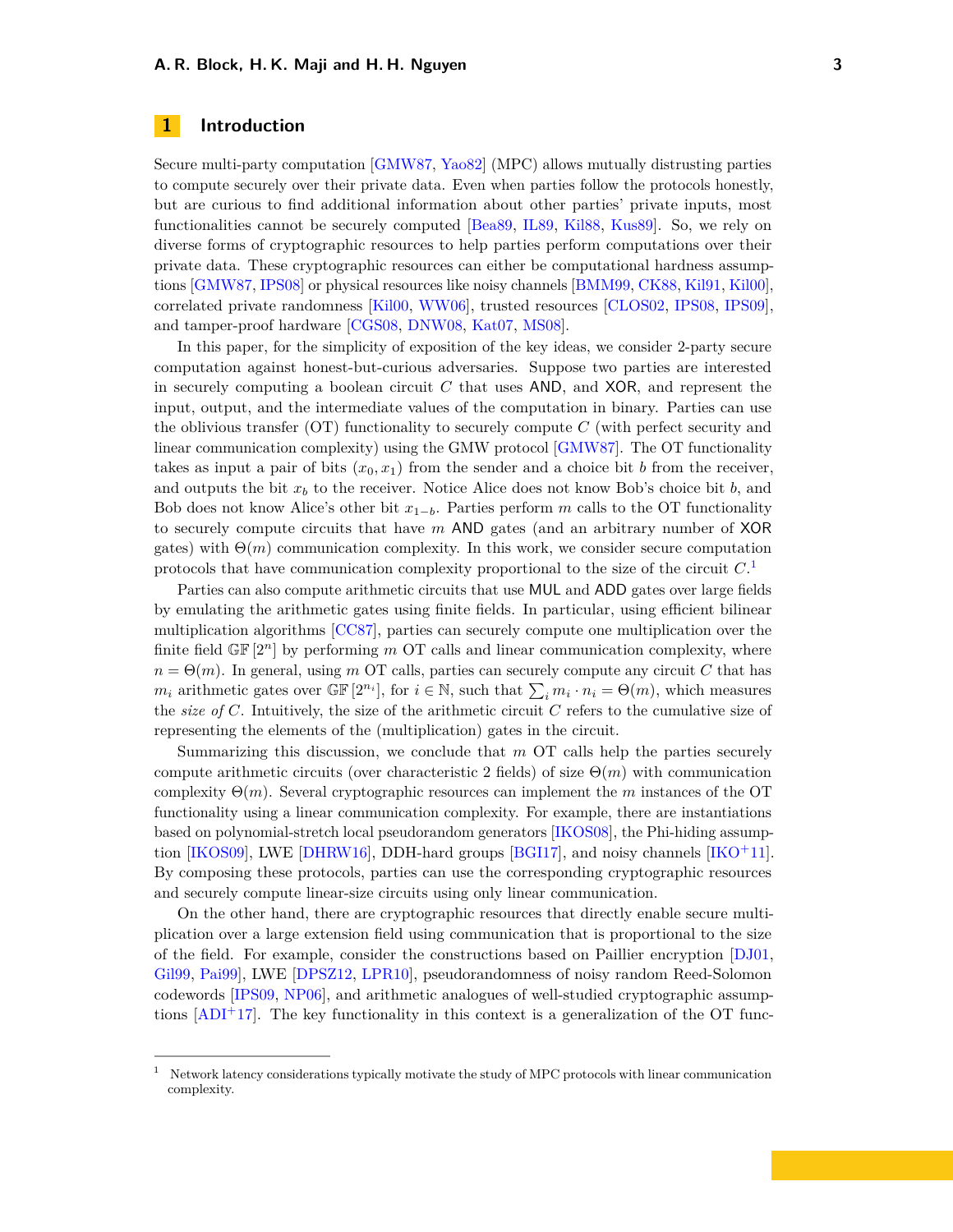<span id="page-3-1"></span>tionality, namely the Oblivious Linear-function Evaluation [\[WW06\]](#page-22-2) (OLE) over a field K, say K = GF [2<sup>n</sup>]. The OLE functionality takes as input a pair of field elements  $(A, B) \in \mathbb{K}^2$ from the sender and an element  $X \in \mathbb{K}$  from the receiver, and outputs the linear evaluation  $Z = A \cdot X + B$  to the receiver. Note that, for  $x_0, x_1, b \in \mathbb{GF}[2]$ , we have  $x_b = (x_0 + x_1)b + x_0$ , i.e., OT is a particular instantiation of the OLE functionality. Using (the generalization of) the GMW protocol, parties can compute one multiplication over K with  $\Theta(|g|K|)$  communication complexity. Note that the circuit with one MUL gate (over  $\mathbb{K}$ ) has size lg  $|\mathbb{K}|$ , so the communication complexity of the protocol is linear in the circuit size. However, using OLE over  $\mathbb{K} = \mathbb{GF}[2^n]$ , *can we securely compute boolean circuits such that the communication complexity is linear in the circuit size?*

The question motivated above with the illustrative example of  $\mathbb{K} = \mathbb{GF}[2^n]$  and  $\mathbb{F} = \mathbb{GF}[2]$ generalizes to any K that is an extension field of a constant-size base field F. Before our work, the best solution securely evaluated size  $m = o(n)$  boolean circuits using  $\Theta(n) = \omega(m)$ communication complexity from one OLE over GF [2*n*] (refer to [Section 1.3](#page-5-0) for the state-ofthe-art construction). We present the first solution that securely evaluates size  $m = \Theta(n)$ boolean circuits using one OLE over GF [2*n*] and, thus, has communication complexity linear in the circuit size. Additionally, we found secure computation of size-*m* boolean circuits using linear communication from more diverse cryptographic resources. Because, any cryptographic resource that securely implements OLE over K with a linear communication complexity, also enables the secure computation of linear-size boolean circuits with a linear communication complexity. In particular, we provide the first linear communication protocols for *m* OTs from cryptographic hardness assumptions such as the pseudorandomness of noisy Reed-Solomon codewords [\[IPS09,](#page-21-6) [NP06\]](#page-22-6) and arithmetic analogues of well-studied cryptographic assumptions  $[ADI<sup>+</sup>17]$  $[ADI<sup>+</sup>17]$ .

### <span id="page-3-0"></span>**1.1 Multiplication Embedding Problem**

Our approach to the MPC problem begins with the following combinatorial embedding problem, which was originally introduced by Block, Maji, and Nguyen [\[BMN17\]](#page-19-5) in the context of leakage-resilient MPC. Let  $\mathbb F$  be a finite field. Alice has private input  $\mathbf a = (a_1, \dots, a_m) \in \mathbb F^m$ and Bob has private input  $\mathbf{b} = (b_1, \ldots, b_m) \in \mathbb{F}^m$ . The two parties want Bob to receive the output  $\mathbf{c} = (c_1, \ldots, c_m) \in \mathbb{F}^m$  such that  $c_i = a_i \cdot b_i$ , for all  $i \in \{1, \ldots, m\}$ .

Alice and Bob have access to an oracle that takes input  $A \in \mathbb{K}$  from Alice and  $B \in \mathbb{K}$ from Bob, where K is a degree-*n* extension of the field F, and outputs  $C = A \cdot B$  to Bob. Alice and Bob want to perform only one call to this oracle and enable Bob to compute **c**. Note that Alice and Bob perform *no additional interactions*. Given a fixed value of *n* and a particular base field F, how large can *m* be?

The prior work of Block et al. [\[BMN17\]](#page-19-5) constructed an embedding that achieved  $m =$ *n*<sup>1−*o*(1)</sup> using techniques from additive combinatorics. This paper, using algebraic function fields, provides an asymptotically optimal  $m = \Theta(n)$  construction. [Section 1.2](#page-4-0) summarizes our results and a few of its consequences for MPC.

**Recent Independent Work.** Recently, in an independent work, Cascudo et al. [\[CCXY18\]](#page-20-8) (CRYPTO-2018) also studied this embedding problem as reverse multiplication-friendly embeddings (RMFE), and provide a constant-rate construction. They use this result to achieve new amortization results in MPC.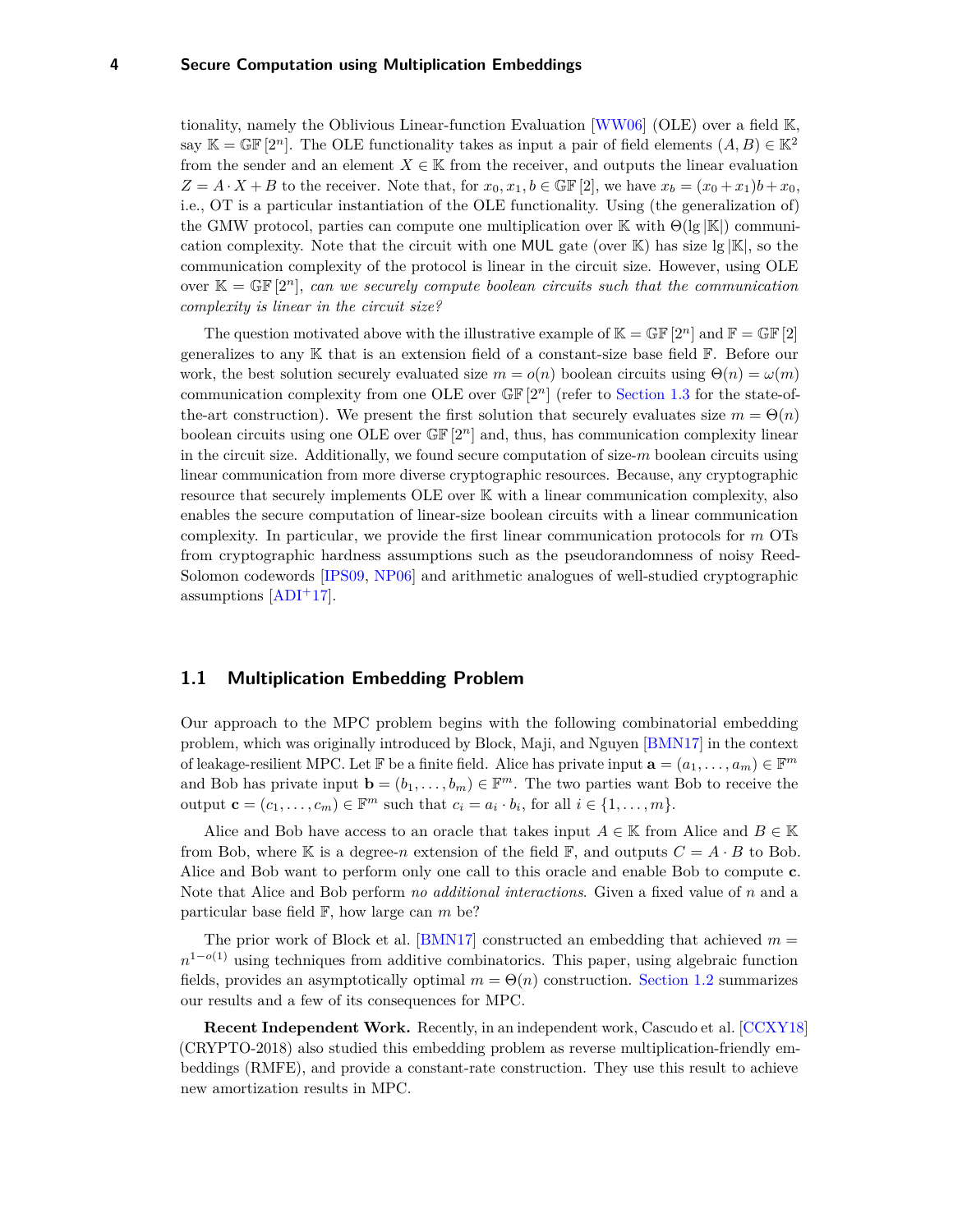### <span id="page-4-4"></span><span id="page-4-0"></span>**1.2 Our Contributions**

Given two vectors  $\mathbf{a} = (a_1, \ldots, a_m) \in \mathbb{F}^m$  and  $\mathbf{b} = (b_1, \ldots, b_m) \in \mathbb{F}^m$ , we represent their Schur product as the vector  $\mathbf{a} * \mathbf{b} = (a_1 \cdot b_1, \dots, a_m \cdot b_m)$ . We prove the following theorem.

<span id="page-4-1"></span> $\blacktriangleright$  **Theorem 1** (Embedding Theorem). Let  $\mathbb{F}_q$  be a finite field of size q, a power of a prime. There exist constants  $c_q^* \in \{1, 2, 3, 4, 6\}$ ,  $c_q > 0$ , and  $n_0 \in \mathbb{N}$  such that for all  $n \geq n_0$  where  $c_q^*$ *divides n*, there exist (linear) maps  $E: \mathbb{F}_q^m \to \mathbb{K}$  and  $D: \mathbb{K} \to \mathbb{F}_q^m$ , where  $\mathbb{K}$  is the degree- $n$ *extension of the field*  $\mathbb{F}_q$ *, such that the following constraints are satisfied.* 

- **1.** *We have*  $m \geqslant c_q n$ *, and*
- **2.** *For all*  $\mathbf{a}, \mathbf{b} \in \mathbb{F}_q^m$ , we have:  $D(E(\mathbf{a}) \cdot E(\mathbf{b})) = \mathbf{a} * \mathbf{b}$ *.*

Intuitively, an oracle that implements one multiplication over a degree-*n* extension field K facilitates the computation of  $m = \Theta(n)$  multiplications over the base field F. For instance, assuming the base field  $\mathbb{F} = \mathbb{GF}[2]$ , our result shows that we can implement  $m = \Theta(n)$  AND gates, which are equivalent to the MUL arithmetic gates over the GF [2], by performing only one call to the functionality that implements MUL over  $\mathbb{K} = \mathbb{GF}[2^n]$ . [Section 1.3](#page-5-0) presents a summary of the intuition that inspired our construction, and [Section 2](#page-6-0) provides the required technical background, and [Section 2.2](#page-7-0) presents the proof of [Theorem 1.](#page-4-1)

**Consequences for MPC.** Recall that the OLE functionality over the field K takes as input  $(A, B)$  from the sender and *X* from the receiver, and outputs  $Z = A \cdot X + B$  to the receiver. Essentially, OLE over the field K generates an additive secret share (−*B, Z*) of the product  $A \cdot X$ . The embedding of [Theorem 1](#page-4-1) also helps Alice and Bob implement *m* independent OLEs over the base field  $\mathbb{F}$ , represented by the OLE  $(\mathbb{F})^m$  functionality, using one OLE over the extension field K.

<span id="page-4-2"></span> $\blacktriangleright$  **Theorem 2.** Let  $\mathbb F$  be a finite field, and  $\mathbb K$  be a degree-n extension of  $\mathbb F$ . There exists a 2-party semi-honest secure protocol for the  $OLE(F)^m$  functionality in the  $OLE(E)$ -hybrid, *where*  $m = \Theta(n)$ *, that performs only one call to the*  $\overline{OLE}(\mathbb{K})$  *functionality (and no additional*) *communication).*

[Section 3](#page-10-1) provides the proof of [Theorem 2](#page-4-2) in the semi-honest setting. Continuing our working example of  $\mathbb{F} = \mathbb{GF}[2]$ , we can implement  $m = \Theta(n)$  independent OT functionalities by performing one call to the  $OLE (K)$  functionality.

Using [Theorem 2,](#page-4-2) we can implement a linear number of OTs at a constant communication overhead based on computational hardness assumptions like the pseudorandomness of noisy Reed-Solomon codewords [\[IPS09,](#page-21-6) [NP06\]](#page-22-6) and arithmetic analogues of well-studied cryptographic assumptions  $[ADI^+17]$  $[ADI^+17]$ , which help construct an OLE over large (but finite) fields. In general, if a cryptographic resource supports the generation of one OLE over K using  $\Theta(|g|K|)$  communication complexity, then the following result also applies to that resource.

I **Corollary 1.** *There exists a computationally secure protocol implementing m OTs using* Θ(*m*) *communication based on (any of) the following computational hardness assumptions.* **1.** *Pseudorandomness of noisy random Reed-Solomon codewords [\[IPS09,](#page-21-6) [NP06\]](#page-22-6),*

**2.** *Arithmetic analogues of "LPN-style assumptions" and the existence of polynomial-stretch local arithmetic PRGs [\[ADI](#page-19-4)*<sup>+</sup>*17].*

In fact, we can leverage efficient bilinear multiplication algorithms [\[CC87\]](#page-19-2) that incur a constant communication overhead, to obtain the following result.

<span id="page-4-3"></span> $\blacktriangleright$  **Corollary 2.** Let  $\mathbb{F}$  be a finite field, and  $\mathbb{K}$  be a degree-n extension of  $\mathbb{F}$ . Let  $\mathbb{F}_1, \ldots, \mathbb{F}_k$  are *finite fields such that*  $\mathbb{F}_i$  *is a degree-n<sub>i</sub> extension of the base field*  $\mathbb{F}_i$  *for*  $i \in \{1, \ldots, k\}$ *. Let*  $C$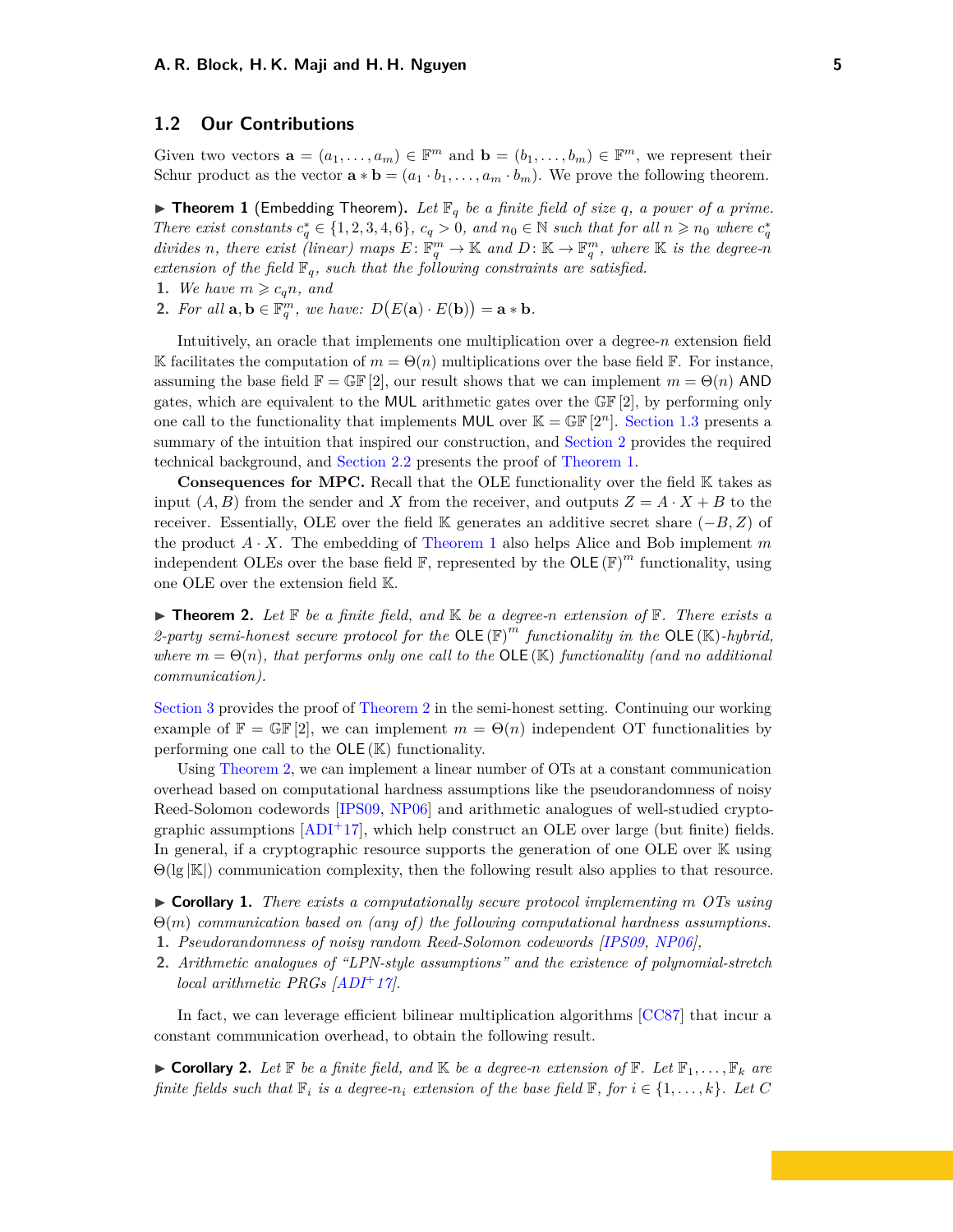<span id="page-5-3"></span>*be a circuit that uses*  $m_i$  *arithmetic gates over the field*  $\mathbb{F}_i$ *. If*  $m_1 n_1 + \cdots + m_k n_k \leq \Theta(n)$ *, then there exists a secure protocol for C in the* OLE (K)*-hybrid that performs only one call to the* OLE (K) *functionality.*

[Section 5](#page-14-1) presents [Corollary 2](#page-4-3) and provides the outline of constant overhead secure computation of  $OLE(\mathbb{F}_i)$  by performing  $Θ(n_i)$  calls to the  $OLE(\mathbb{F})$  functionality, where  $\mathbb{F}_i$  is a degree- $n_i$  extension of the base field  $\mathbb F$ . We emphasize that [Corollary 2](#page-4-3) allows the flexibility to generate the (randomized version of the)  $OLE(K)$  in an offline phase of the computation without the necessity to fix the representation of the computation itself. We only fix the base field  $\mathbb F$  and an upper-bound *n* estimating the size of the circuit  $C$ .

Finally, using our embedding, instead of the original multiplication embedding of [\[BMN17\]](#page-19-5), we obtain the following result for correlation extractors (cf., [\[IKOS09\]](#page-21-9) for definitions and an introduction).

<span id="page-5-2"></span>**If Corollary 3.** For every  $1/2 \geq \epsilon > 0$ , there exists an *n*-bit correlated private randomness *such that, despite*  $t = (1/2 - \varepsilon)n$  *bits of leakage, we can securely construct*  $m = \Theta(\varepsilon n)$ *independent OTs from this leaky correlation.*

[Section 4](#page-12-1) presents the details of the definition of correlation extractors and the proof of this corollary.

### <span id="page-5-0"></span>**1.3 Technical Overview**

To illustrate the underlying idea of our embedding, we use the example where  $|\mathbb{F}| = 3n/2$ , and  $\mathbb K$  is a degree-*n* extension of  $\mathbb F$ . Note that in this intuition the size of the base field implicitly bounds the degree of the extension field K that we can consider. Ideally, our objective is to obtain multiplication embeddings for small constant-size  $\mathbb F$  for infinitely many *n*, which our theorem provides. Nevertheless, we feel that the intuition presented in the sequel assists the reading of the details of [Section 2.](#page-6-0)

Assume that *n* is even and  $m := (n/2 - 1)$ . We arbitrarily enumerate the elements in  $\mathbb{F}$ 

$$
\mathbb{F} = \{f_{-m}, \ldots, f_{-2}, f_{-1}, f_1, f_2, \ldots, f_{n-1}\}
$$

Suppose the field K is isomorphic to  $\mathbb{F}[t/\pi(t)]$ , where  $\pi(t) \in \mathbb{F}[t]$  is an irreducible polynomial of degree *n*.

Recall that Alice and Bob have private inputs  $\mathbf{a} = (a_1, \ldots, a_m) \in \mathbb{F}^m$  and  $\mathbf{b} =$  $(b_1, \ldots, b_m) \in \mathbb{F}^m$ . Alice constructs the unique polynomial  $A(t) \in \mathbb{F}[t]/\pi(t)$  of degree  $\langle m \rangle$  such that  $A(f_{-i}) = a_i$ , for all  $i \in \{1, ..., m\}$  using Lagrange interpolation. Similarly, Bob constructs the unique polynomial  $B(t) \in \mathbb{F}[t]/\pi(t)$  of degree  $\lt m$  such that  $B(f_{-i}) = b_i$ , for all  $i \in \{1, ..., m\}$ .

Suppose the two parties have access to an oracle that multiplies two elements of  $K$  and outputs the result to Bob. Upon receiving the inputs  $A(t)$  and  $B(t)$  from Alice and Bob, respectively, which correspond to elements in K, the oracle outputs the result  $C(t) = A(t) \cdot B(t)$ to Bob.<sup>[2](#page-5-1)</sup> Note that  $C(t)$  is the convolution of the two polynomials  $A(t)$  and  $B(t)$ . Moreover, it has the property that  $C(f_{-i}) = a_i \cdot b_i$ , for all  $i \in \{1, \ldots, m\}$ . So, Bob can evaluate the polynomial  $C(t)$  at appropriate places to obtain  $c = a * b$ .

<span id="page-5-1"></span><sup>&</sup>lt;sup>2</sup> Note that this is exact polynomial multiplication because the degree of  $A(t)$  and  $B(t)$  are both  $\lt m$ . So, the degree of  $C(t)$  is  $\lt 2m - 1 = n$ . This observation, intuitively, implies that " mod  $\pi(t)$ " does not affect  $C(t)$ .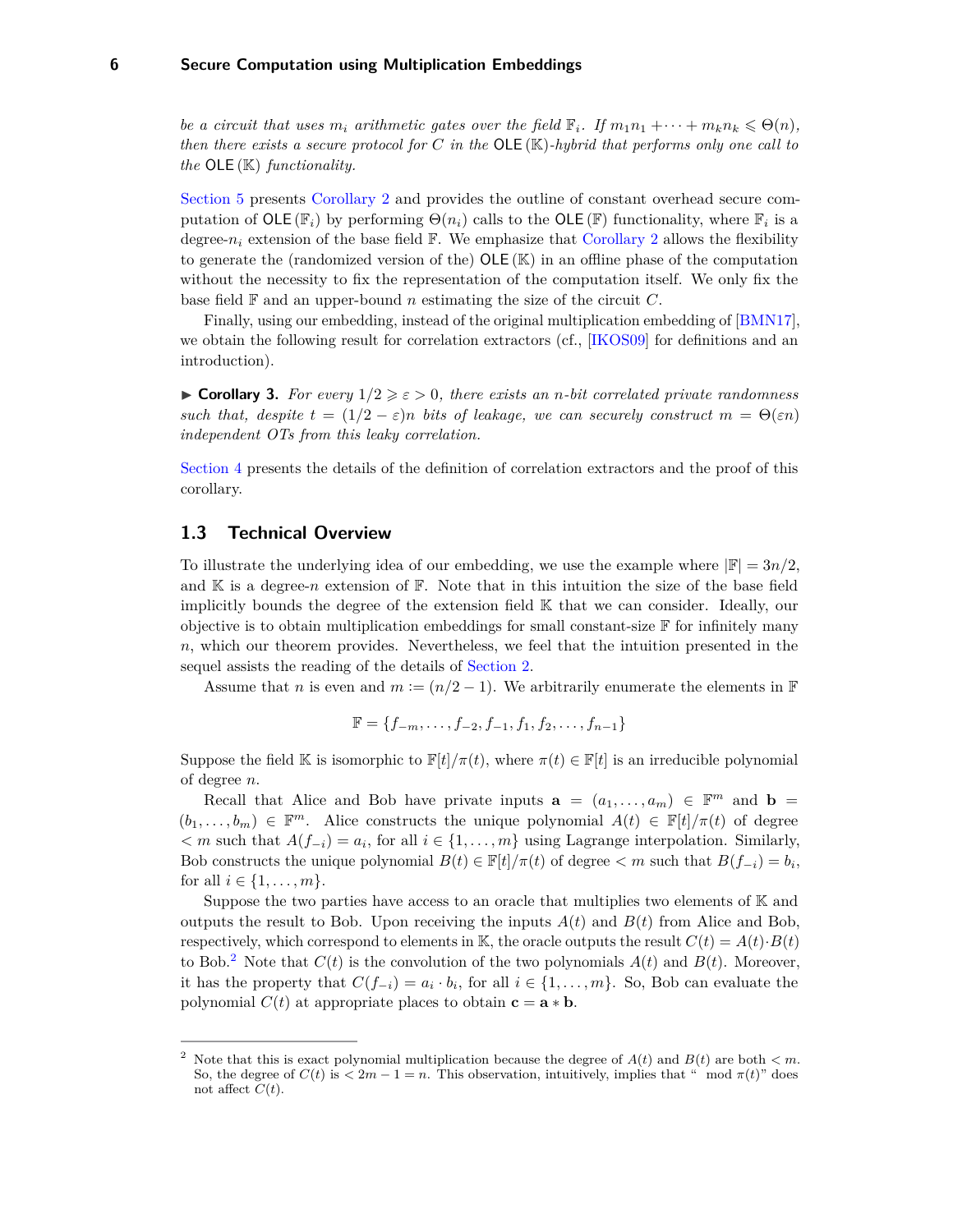#### <span id="page-6-2"></span>**A. R. Block, H. K. Maji and H. H. Nguyen 7**

Note that this protocol crucially relies on the fact that the field  $\mathbb F$  has sufficiently many *places*  $\{f_{-1}, \ldots, f_{-m}\}$  to enable the encoding of  $a_1, \ldots, a_m$  as the *evaluation* of polynomials at those respective places. For constant-size fields  $\mathbb{F}$ , this intuition fails to scale to large values of *n*. So, we use the toolkit of algebraic function fields for a more generalized and formal treatment of these intuitive concepts and construct these multiplication embeddings for *every* base field F.

**Prior Best Construction.** [\[BMN17\]](#page-19-5) showed that  $(\lg |\mathbb{F}|)^{1-o(1)}$  OTs could be embedded into one OLE over  $\mathbb F$  if  $\mathbb F$  has characteristic 2. Overall, this construction yields  $s(\log s)^{-o(1)}$ OTs from one OLE over K, where  $s = \lg |\mathbb{K}|$ .

**Reduction of our Construction to Chen and Cramer [\[CC06\]](#page-20-9).** Chen and Cramer [\[CC06\]](#page-20-9) construct algebraic geometry codes/secret sharing schemes that have properties similar to the Reed-Solomon codes, except that these linear codes are over finite fields of appropriate size. It is not clear how to rely solely on the distance and independence properties of these codes to get our results. However, the algebraic geometric techniques underlying the construction of [\[CC06\]](#page-20-9) and our construction have a significant overlap.

## <span id="page-6-0"></span>**2 Embedding Multiplications**

Our goal is to embed *m* multiplications over  $\mathbb{F}_q$  using a single multiplication over  $\mathbb{F}_{q^n}$  such that  $m = \Theta(n)$ . To do so, we use algebraic function fields over  $\mathbb{F}_q$  with appropriate parameters.

### <span id="page-6-1"></span>**2.1 Preliminaries**

We introduce the basics of algebraic function fields necessary for our construction. For explicit details we refer the reader to [Appendix A,](#page-23-0) or works such as [\[Sti09\]](#page-22-7). Let  $\mathbb{F}_q$  be a finite field of *q* elements, where *q* is a power of prime. Then an algebraic function field  $K/\mathbb{F}_q$ of one variable over  $\mathbb{F}_q$  is a finite algebraic extension of  $\mathbb{F}_q(x)$  for some *x* transcendental over  $\mathbb{F}_q$ . Recall that  $\mathbb{F}_q(x) = \{f(x)/g(x): f, g \in \mathbb{F}_q[x], g \neq 0\}$ . When clear from context, we write *K* in place of  $K/\mathbb{F}_q$ .

Every function field *K* has an infinite set of "points" called *places*, denoted by  $P \in \mathbb{P}(K)$ . Every place P has an associated *degree* deg  $P \in \mathbb{N}$ , and for any  $k \in \mathbb{N}$ , the set  $\mathbb{P}^{(k)}(K)$ denotes the set of places of degree *k*. In particular, for every  $k \in \mathbb{N}$ , this set is finite, and the set  $\mathbb{P}^{(1)}(K)$  is called the set of *rational places*. For every element  $f \in K$ , and any place P, we can evaluate f at place P, denoted as  $f(P)$ . Then two cases occur: either f has a pole at *P*, which we denote as  $f(P) = \infty$ ; or *f* is defined at *P*. For *P* which is not a pole of *f* and deg  $P = k$ , we have that  $f(P)$  is isomorphic to some element of  $\mathbb{F}_{q^k}$ . For any two functions *f*, *g* and place *P* such that *P* is not a pole of *f* or *g*, we have that  $f(P) + g(P) = (f + g)(P)$ ,  $f(P) \cdot g(P) = (f \cdot g)(P)$ , and  $xf(P) = (x \cdot f)(P)$  for any  $x \in \mathbb{F}_q$ . Every place *P* has an associated *valuation ring*  $\mathcal{O}_P$ . A valuation ring  $\mathcal{O}$  of *K* is a ring such that  $\mathbb{F}_q \subsetneq \mathcal{O} \subsetneq K$  and for every  $z \in K$  either  $z \in \mathcal{O}$  or  $z^{-1} \in \mathcal{O}$ .

A *divisor D* of *K* is a formal sum of places. Namely,  $D = \sum_{P \in \mathbb{P}(K)} m_P P$  where  $m_P \in \mathbb{Z}$ and  $m_P = 0$  for all but finitely many places P. The set of places P where  $m_P \neq 0$  is called the *support* of *D* and is denoted as  $\text{Supp}(D)$ . Any divisor *D* also has associated degree  $\deg D := \sum_{P \in \mathbb{P}(K)} m_P(\deg P) \in \mathbb{Z}$ . Note that every place is also a divisor; namely  $P = 1 \cdot P$ . Such divisors are called *prime divisors*. For any two divisors  $D = \sum m_P P$  and  $D' = \sum n_P P$ , we define  $D + D' = \sum (m_P + n_P)P$ . We say that  $D \leq D'$  if  $m_P \leq n_P$  for all places *P*.

For any  $f \in K \setminus \{0\}$ , the *principal divisor* associated to f is denoted as  $(f)$ . Informally, the principal divisor  $(f) = \sum a_P P$  for places P, where  $a_P = 0$  if P is not a zero or a pole of *f*,  $a_P > 0$  if *P* is a pole of *f* of order  $a_P$ , and  $a_P < 0$  if *P* is a zero of *f* of order  $|a_P|$ . Given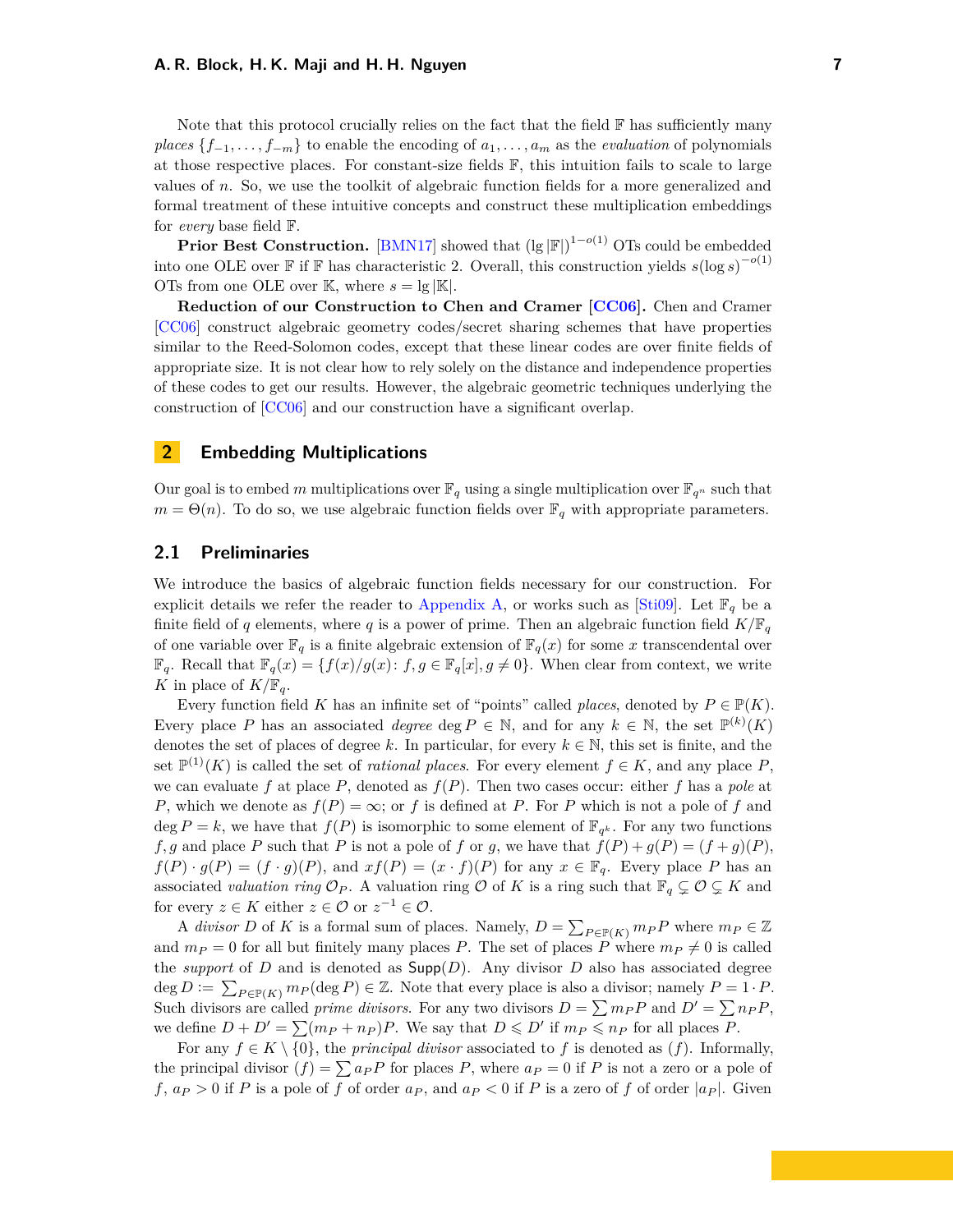<span id="page-7-4"></span>any divisor *D*, we can define the *Riemann-Roch space* associated to *D*. This space is defined as  $\mathscr{L}(D) := \{f \in K : (f) + D \geq 0\} \cup \{0\}$ . The Riemann-Roch space of any divisor *D* is a vector space over  $\mathbb{F}_q$  and has dimension  $\ell(D)$ . This dimension is bounded by the degree of the divisor.

<span id="page-7-1"></span>▶ Imported Lemma 1 ([\[Cas10,](#page-19-6) Lemma 2.51]). *For any*  $D \in \text{Div}(K)$ , we have  $\ell(D)$   $\leq$  $\deg D + 1$ *. In particular, if*  $\deg D < 0$ *, then*  $\ell(D) = 0$ *.* 

Every function field *K* has associated  $g(K) \in \mathbb{N}$  called the *genus*. In particular,  $g(K) := \max_D \deg D - \ell(D) + 1$ , where the max is taken over all divisors *D* of *K*. When clear from context, we simply write  $g := g(K)$ .

### <span id="page-7-0"></span>**2.2 Our Construction**

In this section we present our construction that proves [Theorem 1.](#page-4-1) We need three results to prove our result. First, we need [Imported Lemma 1.](#page-7-1) The second needed result shows that there always exists a prime divisor of degree *n* for large enough *n*. This is given by the following lemma.

<span id="page-7-2"></span>**Imported Lemma 2** ([\[BCS97,](#page-19-7) Lemma 18.21]). Let  $K/\mathbb{F}_q$  be an algebraic function field of *one variable of genus g and degree at least <i>n satisfying*  $n \geqslant 2 \log_q g + 6$ *. Then there exists a prime divisor of degree n of*  $K/\mathbb{F}_q$ *.* 

Finally, we need the following result.

<span id="page-7-3"></span>**Example 1.** Let V be a subspace of dimension m of  $\mathbb{F}_q^r$ . Then there exists a linear mapping  $\psi: \mathbb{F}_q^r \to \mathbb{F}_q^m$  such that  $\psi$  is a bijection from V to  $\mathbb{F}_q^m$  and that  $\psi(x) * \psi(y) = \psi(x * y)$  for  $every \; x, y \in \mathbb{F}_q^r.$ 

**Proof.** Let *G* be a generator matrix of  $V \subseteq \mathbb{F}_q^r$ , then  $V = \{uG : u \in \mathbb{F}_q^m\}$  and for any  $x \in V$  there exists a unique  $z \in \mathbb{F}_q^m$  such that  $x = zG$ . Let  $G_T$  denote the columns of *G* indexed by set  $T \subseteq \{1, \ldots, r\}$  and  $x_T$  denote the entries of  $x \in \mathbb{F}_q^r$  indexed by *T*. Choose  $S \subseteq \{1, \ldots r\}$  such that  $G \setminus G_S$  has full rank. Note that  $|S| = r - m$ . Let  $G' = G \setminus G_S$  and  $S' = \{1, \ldots, r\} \setminus S$ . Define  $\psi \colon \mathbb{F}_q^r \to \mathbb{F}_q^m$  as  $\psi(x) = x_{S'}$ . Now, for any  $x, y \in \mathbb{F}^r$ , we have  $\psi(x) * \psi(y) = x_{S'} * y_{S'} = (x * y)_{S'} = \psi(x * y)$ . Finally, it follows that  $\psi$  is a bijection from *V* to  $\mathbb{F}^m$  since *G*<sup> $\prime$ </sup> has full rank and for any  $x \in V$  there exists a unique  $z \in \mathbb{F}^m$  such that  $x = zG$ .

At a high level, the proof of [Theorem 1](#page-4-1) follows from [Figure 1,](#page-8-0) and the intuition presented in [Section 1.3](#page-5-0) carries over, with the main difference being now the base field  $\mathbb F$  here is of constant size.

**Proof of [Theorem 1](#page-4-1)**. We consider two cases for the size  $q$  of the field: (1)  $q$  is an even power of a prime and  $q \geq 49$ , and (2)  $q < 49$  or q is an odd power of a prime.

**Case 1.** Suppose  $q \ge 49$  and q is an even power of a prime. In this case we choose  $c_q^* = 1$ . Suppose there exists an algebraic function field  $K/\mathbb{F}_q$  of genus *g* and degree  $n \ge \max\{2\log_q g + 6, 6g\}$ . Let *P* be a prime divisor of degree one of  $K/\mathbb{F}_q$ . By [Imported](#page-7-2) [Lemma 2](#page-7-2) there exists a prime divisor *Q* of degree *n*. Let  $s = \lfloor (n-1)/2 \rfloor$  and consider the Riemann-Roch space  $\mathscr{L}(2sP) = \{z \in K/\mathbb{F}_q \mid (z) + 2sP \geq 0\}$  and the valuation ring  $\mathcal{O}_Q$  of *Q*. The vector space  $\mathscr{L}(2sP)$  is contained in  $\mathcal{O}_Q$ , which yields that the map  $\kappa : \mathscr{L}(2sP) \to \mathbb{F}_{q^n}$ defined as  $z \mapsto z(Q)$  is a ring homomorphism. The kernel of  $\kappa$  is  $\mathscr{L}(2sP - Q)$ , which has dimension 0 by [Imported Lemma 1](#page-7-1) (since deg( $2sP - Q$ ) =  $2s - n < 0$ ). This implies that  $\kappa$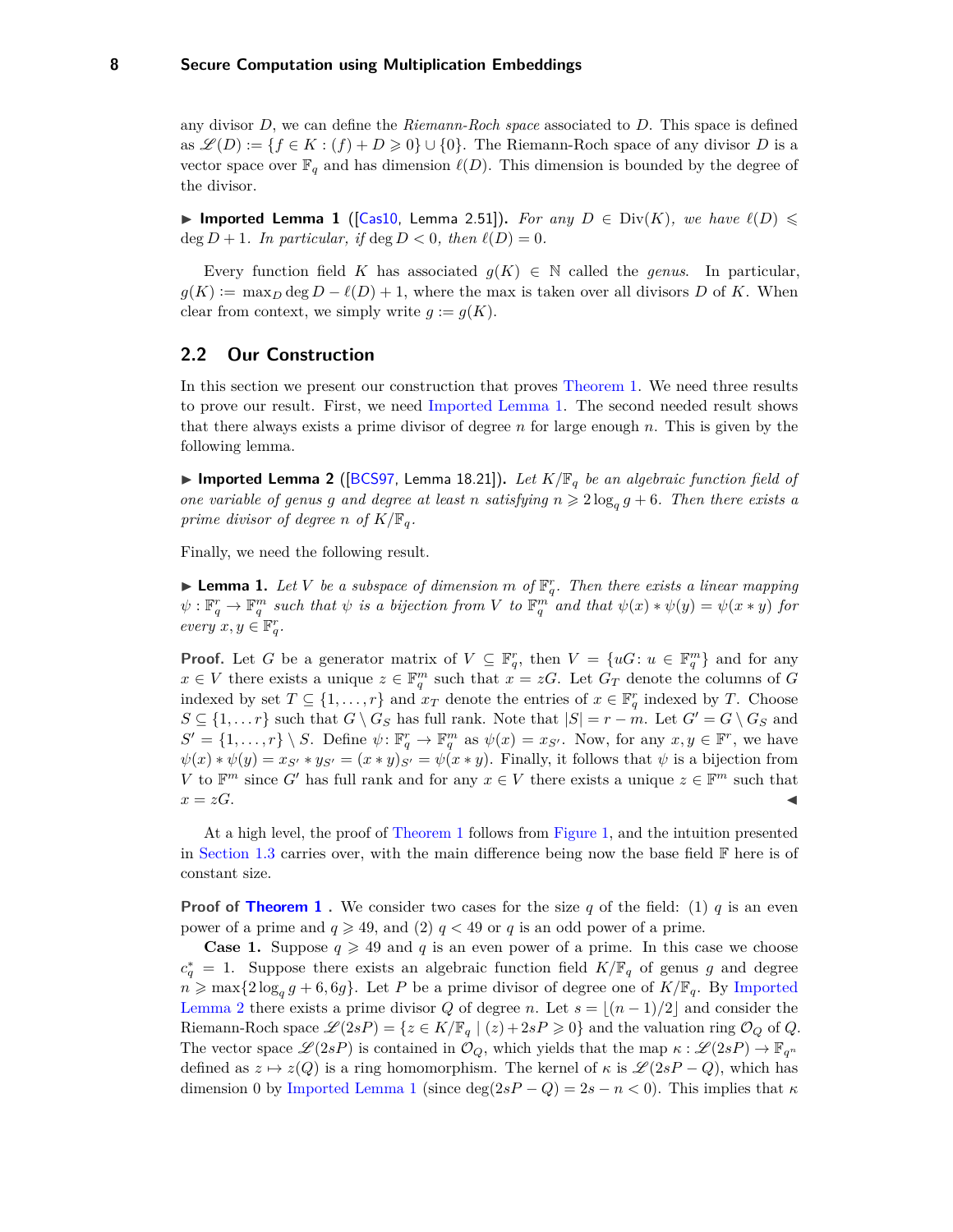<span id="page-8-0"></span>

**Figure 1** Commutative diagram for performing *r* pointwise multiplications (the Schur product) over  $\mathbb{F}_q$  using one multiplication over  $\mathbb{F}_{q^n}$ . The map  $\phi$  represents polynomial multiplication.

is injective. Since  $\mathscr{L}(sP) \subseteq \mathscr{L}(2sP)$ , the evaluation map *κ* restricted to  $\mathscr{L}(sP)$ , represented by  $\kappa|_{\mathscr{L}(sP)}$ , is a homomorphism from  $\mathscr{L}(sP)$  to  $\mathbb{F}_{q^n}$  and is injective.

Let  $r > s$  and suppose  $K/\mathbb{F}_q$  has at least  $r + 1$  distinct prime divisors of degree one. Let  $P_1, P_2, \ldots, P_r$  be distinct prime divisors of degree one other than *P*. Consider the evaluation  $\text{map } \gamma : \mathscr{L}(2sP) \to \mathbb{F}_q^r$  defined by  $x \mapsto (x(P_1), x(P_2), \dots, x(P_r))$ . Since  $\deg(sP - \sum P_i) =$  $s-r < 0$ , the kernel of  $\gamma|_{\mathscr{L}(sP)}$  is  $\mathscr{L}(sP-\sum P_i)$ , which has dimension 0. Note that  $\gamma$  is a linear map, therefore by the rank-nullity theorem we have  $\dim(\ker(\gamma|_{\mathscr{L}(sP)})) + \dim(\text{Im}(\gamma|_{\mathscr{L}(sP)})) =$  $\dim(\mathcal{L}(sP))$ . So  $\dim(\text{Im}(\gamma|_{\mathcal{L}(sP)})) = \dim(\mathcal{L}(sP)) = s - g + 1$  since  $\deg(sP) = s > 2g - 1$ . Let  $m = s - g + 1$  and  $V = \text{Im}(\gamma|_{\mathscr{L}(sP)})$ . Then *V* is a vector subspace of  $\mathbb{F}_q^r$  of dimension *m*. By [Lemma 1,](#page-7-3) there exists a bijection  $\psi: V \to \mathbb{F}_q^m$  such that it preserves the point-wise product operation; that is,  $\psi(x) * \psi(y) = \psi(x * y)$  for every  $x, y \in V$ .

We define  $E: \mathbb{F}_q^m \to \mathbb{K}$  such that  $E = \kappa \circ \gamma^{-1} \circ \psi^{-1}$ , and  $D: \text{Im}(\kappa) \subseteq \mathbb{F}_{q^n} \to \mathbb{F}_q^m$  such that  $D = \psi \circ \gamma \circ \kappa^{-1}$ , where  $\mathbb{K} = \mathbb{F}_{q^n}$ .

### $\blacktriangleright$  **Claim 1.** *The maps*  $E$  *and*  $D$  *are well-defined.*

**Proof.** The definitions of *E* and *D* have inversion of functions and the fact is that not all functions have inverse functions. So we need to prove that we can always perform the inversions  $\gamma^{-1}$ ,  $\psi^{-1}$ , and  $\kappa^{-1}$ . Since  $\psi$  is a bijection from from *V* to  $\mathbb{F}_q^m$  and  $\gamma$  is also a bijection from  $\mathscr{L}(sP)$  to *V*, the mapping *E* is well-defined. Next, since  $\kappa$  is injective it is a bijection from  $\mathcal{L}(2sP)$  to Im( $\kappa$ ). Thus, the mapping *D* is also well-defined.

### $\blacktriangleright$  **Claim 2.** *E* and *D* are linear maps.

This follows directly from the fact that  $\psi$ , *κ*, and  $\gamma$  are all linear maps. Next we will show that  $D(E(\mathbf{a}) \cdot E(\mathbf{b})) = \mathbf{a} * \mathbf{b}$  for every  $\mathbf{a}, \mathbf{b} \in \mathbb{F}_q^m$ . Let  $x, y \in \mathscr{L}(sP)$  such that  $\mathbf{a} = \psi(x(P_1), x(P_2), \dots, x(P_r)) = \psi(\gamma(x))$  and  $\mathbf{b} = \psi(y(P_1), y(P_2), \dots, y(P_r)) = \psi(\gamma(y))$ (such *x* and *y* always exist by properties of  $\psi$  and  $\gamma$ ). Note that  $(x \cdot y) \in \mathcal{L}(2sP)$  because  $\mathscr{L}(sP) \cdot \mathscr{L}(sP) \subseteq \mathscr{L}(2sP)$ , so  $\gamma$  has the following property.

$$
\gamma(x \cdot y) = ((x \cdot y)(P_1), \dots, (x \cdot y)(P_r)) = (x(P_1) \cdot y(P_1), \dots, x(P_r) \cdot y(P_r))
$$
  
=  $(x(P_1), \dots, x(P_r)) * (y(P_1), \dots, y(P_r)) = \gamma(x) * \gamma(y).$ 

Therefore, we have

$$
D(E(\mathbf{a}) \cdot E(\mathbf{b})) = D(\kappa(x) \cdot \kappa(y)) = D(\kappa(x \cdot y))
$$
  
=  $\psi(\gamma(x \cdot y)) = \psi(\gamma(x) * \gamma(y))$   
=  $\psi(\gamma(x)) * \psi(\gamma(y)) = \mathbf{a} * \mathbf{b}.$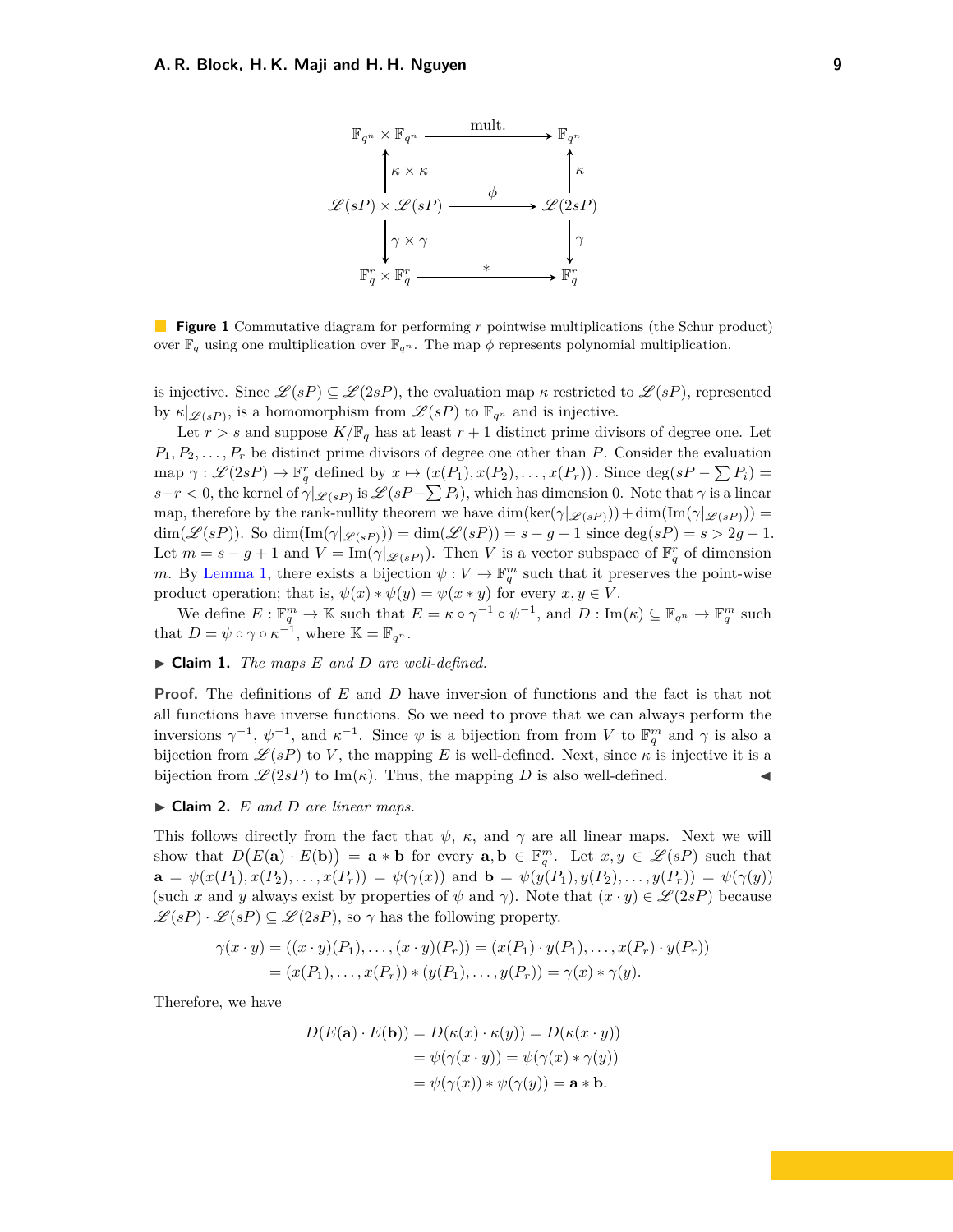<span id="page-9-3"></span>Finally, since  $s = \lfloor (n-1)/2 \rfloor$  and  $n \geq 6g$ , we have that  $m = s - g + 1 = \Theta(n)$ . This completes the proof of Case 1.

<span id="page-9-1"></span>**Case 2.** Suppose  $q < 49$  is a power of prime or q is an odd power of a prime. Then [Figure 2](#page-9-1) presents how to choose  $c_q^*$  such that  $q^{c_q^*}$  is an even power of a prime and is at least 49.

|         | q < 49 |          |   |                |                |  |          |  |  | $q \geqslant 49$ |  |                                                                      |            |
|---------|--------|----------|---|----------------|----------------|--|----------|--|--|------------------|--|----------------------------------------------------------------------|------------|
|         |        |          | 8 |                |                |  |          |  |  |                  |  | $\mid$ 16   32    3   9   27    5   25    $q \ge 7$   $q = p^{2a+1}$ | $q=p^{2a}$ |
| $c^*_a$ | 6      | $\Omega$ |   | $\overline{2}$ | $\overline{2}$ |  | $\Omega$ |  |  |                  |  |                                                                      |            |

**Figure 2** Table for our choices of  $c_q^*$  for [Theorem 1.](#page-4-1) The value of  $c_q^*$  is chosen minimally such that  $q^{c_q^*}$  is an even power of a prime and  $q^{c_q^*} \geq 49$ .

Let  $q^* := q^{c_q^*}$ . Suppose that *n* is sufficiently large and is divisible by  $c_q^*$ , and that  $n/c_q^* \geqslant \max\{2\log_{q^*} g + 6, 6g\}.$  Now  $q^*$  is an even power of a prime and  $q^* \geqslant 49$ , so we are in Case 1 with the following parameters. Let  $n^* := n/c_q^*$ , let  $K/\mathbb{F}_{q^*}$  be an algebraic function field of genus *g*, and let *Q* be a prime divisor of degree *n* ∗ . Divisor *Q* exists since  $n^* \geq 2 \log_{q^*} g + 6$ . Let  $s = \lfloor (n^* - 1)/2 \rfloor$  and set  $m = s - g + 1$ .

Notice for every  $x \in \mathbb{F}_q$ , it holds that  $x \in \mathbb{F}_{q^*}$  since  $\mathbb{F}_q$  is a subfield of  $\mathbb{F}_{q^*}$ . Now consider any  $\mathbf{a}, \mathbf{b} \in \mathbb{F}_q^m$ . Again we have  $\mathbf{a}, \mathbf{b} \in \mathbb{F}_{q^*}^m$ . We define the maps of Case 1 with respect to  $q^*$ and *n* ∗ . In particular, we apply the algorithm from Case 1 with appropriate changes to *q* and *n*. Concretely, let  $\kappa$ :  $\mathscr{L}(2sP) \to \mathbb{F}_{(q^*)^{n^*}}$ , let  $\gamma$ :  $\mathscr{L}(2sP) \to \mathbb{F}_{q^*}^r$ , and let  $V = \text{Im}(\gamma|_{\mathscr{L}(sP)})$ . Let  $\psi: V \to \mathbb{F}_{q^*}^m$  be a bijection defined by [Lemma 1.](#page-7-3) Let  $E = \kappa \circ \gamma^{-1} \circ \psi^{-1}$  and  $D = \psi \circ \gamma \circ \kappa^{-1}$ . Consequently, we have  $D(E(\mathbf{a}) \cdot E(\mathbf{b})) = \mathbf{a} * \mathbf{b}$ .

We now have  $s = \lfloor (n^* - 1)/2 \rfloor = \lfloor (n/c_q^* - 1)/2 \rfloor = \Theta(n)$  and  $g = \Theta(n^*) = \Theta(n)$ . Therefore, we have  $m = s - g + 1 = \Theta(n)$ . This completes the proof of case 2. Finally, [Imported Theorem 1](#page-9-2) gives concrete constructions of function fields with degree *n* prime divisors and  $r + 1$  distinct rational places, which gives the result.

### <span id="page-9-0"></span>**2.3 Function Field Instantiation using Garcia-Stichtenoth Curves**

In the proof of [Theorem 1,](#page-4-1) we assume that there exists at least  $r + 1$  distinct places of degree one and there exists a prime divisor of degree *n*. We use appropriate Garcia-Stichtenoth curves to ensure this is indeed the case. Formally, we have the following theorem.

<span id="page-9-2"></span>**Imported Theorem 1** (Garcia-Stichtenoth [\[GS96\]](#page-21-11)). For every q that is an even power of a *prime, there exists an infinite family of curves*  ${C_u}_{u \in \mathbb{N}}$  *such that:* 

**1.** *The number of rational places*  $\#C_u(\mathbb{F}_q) \geq q^{u/2}(\sqrt{q}-1)$ *, and* 

**2.** *The genus of the curve*  $g(C_u) \leqslant q^{u/2}$ .

For [Theorem 1,](#page-4-1) we want the following conditions to be satisfied.

- **1.** The number of distinct degree one places is at least  $r + 1$
- **2.** There exists a prime divisor of degree *n*.

Let  $q \ge 49$  be an even power of a prime. Then for any  $u \in \mathbb{N}$ , we choose  $n = q^{u/2}(\sqrt{q}-1) \in$  $\mathbb N$  and consider the function field given by the curve  $C_u$ . By [Imported Theorem 1,](#page-9-2) we have that the number of rational points  $\#C_u(\mathbb{F}_q) \geq q^{u/2}(\sqrt{q}-1) = n$  and  $g(C_u) \leq q^{u/2} = \frac{n}{\sqrt{q}-1}$ . In particular, for  $s = \lfloor \frac{n-1}{2} \rfloor$ , we have  $s < n$  and we can always choose r such that  $s < r \leq n$ .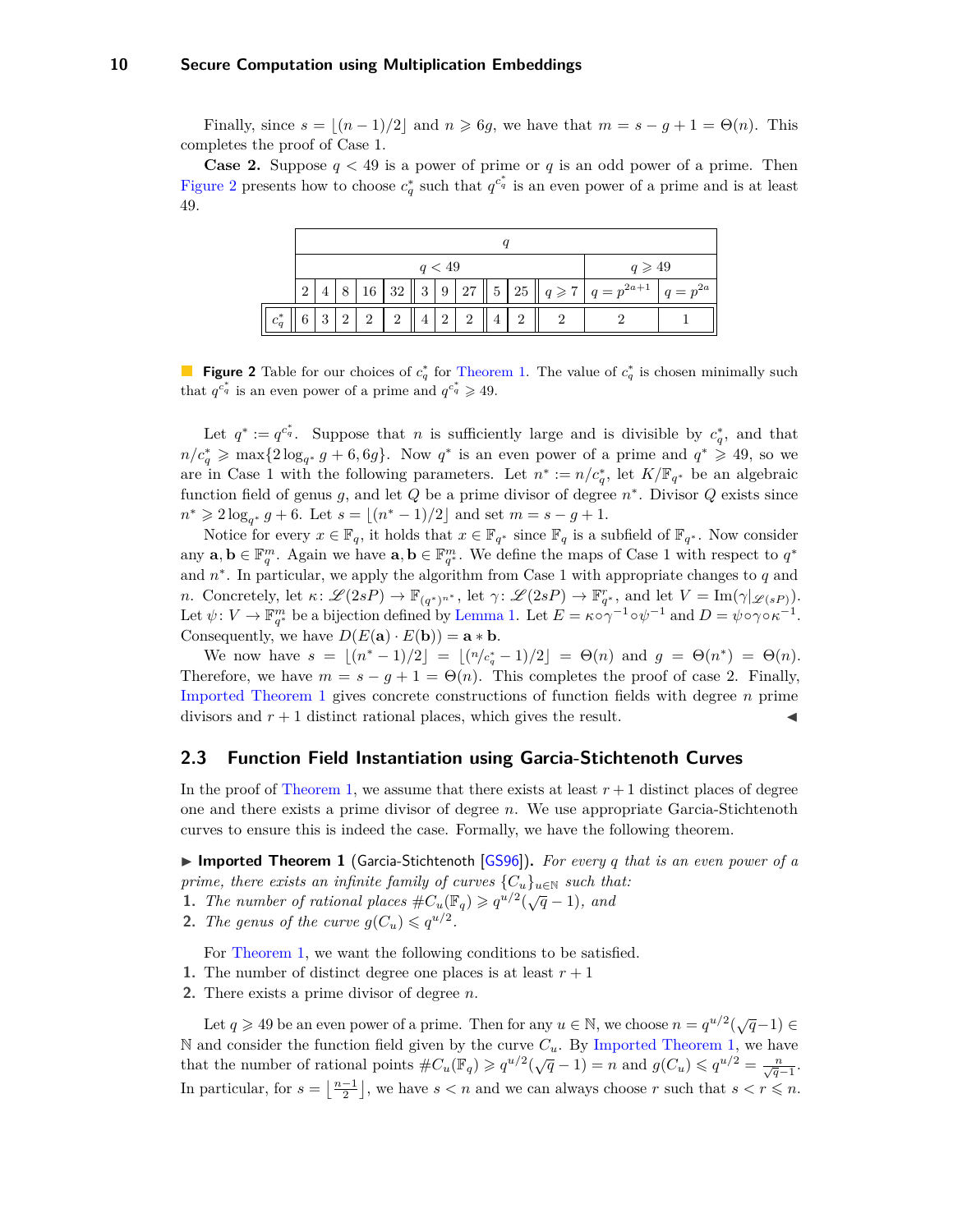<span id="page-10-4"></span>Setting  $r = n - 1$ , we have that the map  $\gamma$  in the proof of [Theorem 1](#page-4-1) defines a suitable Goppa code [\[Gop81\]](#page-21-12) over  $\mathbb{F}_q$ . With  $r = n - 1$ , we in fact have that there are at least  $r + 1$ distinct prime divisors of degree one. Furthermore, we have  $n \geq 6g$  and since  $g \leq \frac{n}{\sqrt{q}-1}$ , so

$$
2\log_q g + 6 \leqslant 2\log_q\left(n/(\sqrt{q}-1)\right) + 6 \leqslant n.
$$

So there exists a prime divisor of degree *n* by [Imported Lemma 2.](#page-7-2) Finally we have

$$
m = s - g + 1 \geqslant \lfloor (n - 1)/2 \rfloor - n/(\sqrt{q} - 1) + 6 = \Theta(n).
$$

Note that  $g \ge 0$ , so we also have  $m \le \left\lfloor \frac{n-1}{2} \right\rfloor + 6 = \Theta(n)$ .

### <span id="page-10-0"></span>**2.4 Efficiency**

There are efficient algorithms to generate the places on the Garcia-Stichtenoth curves in [Imported Theorem 1.](#page-9-2) In particular, the evaluation and the interpolation algorithms are efficient. The existence of such algorithms is one of the primary motivations for using Garcia-Stichtenoth curves instead of other alternate constructions.

For example, the cost of creating the generator matrices for multiplication-friendly linear secret sharing schemes as introduced by the seminal work of Chen-Cramer [\[CC06\]](#page-20-9) corresponds to the cost of the encoding in our construction. The result of Shum-Aleshnikov-Kumar-Stichtenoth-Deolalikar  $[SAK+01]$  $[SAK+01]$ , for instance, provides such an efficient encoding algorithm. The reconstruction/decoding problem has an efficient algorithm using the Berlekamp-Massey-Sakata algorithm with Feng-Rao majority voting.

# <span id="page-10-1"></span>**3 Realizing** OLE  $(\mathbb{F})^m$  using one ROLE  $(\mathbb{K})$

In this section, we show how to securely realize  $m$  independent copies of  $OLE(\mathbb{F})$  using one sample of ROLE (K) (Random-OLE), for field  $\mathbb{F} = \mathbb{F}_q$  and K a degree *n* extension field of  $F$ . Intuitively, the ROLE  $(K)$  functionality is an inputless functionality that samples *A, B, X* uniformly and independently at random from K, and outputs (*A, B*) to one party and  $(X, Z)$  to the other party. This secure realization is achieved by composing two steps. First, we securely realize one  $OLE(\mathbb{K})$  from one  $ROLE(\mathbb{K})$  using a standard protocol (cf. the randomized self-reducibility of the OLE functionality [\[WW06\]](#page-22-2)). Then, we embed *m* copies of  $OLE(\mathbb{F})$  into one  $OLE(\mathbb{K})$ . Formally, we have the following theorem.

<span id="page-10-3"></span> $\triangleright$  **Theorem 3** (Realizing multiple small OLE using one large ROLE). Let  $\mathbb{F}$  be a field of size q, *a power of a prime. Let* K *be a degree n extension field of* F*. There exists a perfectly secure* protocol for  $OLE(F)^m$  *in the* ROLE  $(\mathbb{K})$ -*hybrid that performs only one call to the* ROLE  $(\mathbb{K})$ *functionality,*  $m = \Theta(n)$ *, and has communication complexity*  $3 \lg |\mathbb{K}|$ *.* 

### <span id="page-10-2"></span>**3.1 Preliminaries**

We introduce the functionalities we are interested in.

**Oblivious Linear-function Evaluation.** For a field  $(\mathbb{F}, +, \cdot)$ , oblivious linear-function evaluation over  $\mathbb{F}$ , represented by  $OLE(\mathbb{F})$ , is a two-party functionality that takes as input  $(a, b)$  ∈  $\mathbb{F}^2$  from Alice and  $x$  ∈  $\mathbb{F}$  from Bob and outputs  $z = ax + b$  to Bob. In particular, OLE refers to the OLE  $(\mathbb{GF}[2])$  functionality.

**Random Oblivious Linear-function Evaluation.** For a field  $(\mathbb{F}, +, \cdot)$ , random oblivious linear-function evaluation over  $\mathbb{F}$ , represented by ROLE  $(\mathbb{F})$ , is a correlation that samples  $a, b, x \in \mathbb{F}$  uniformly and independently at random. It provides Alice the secret share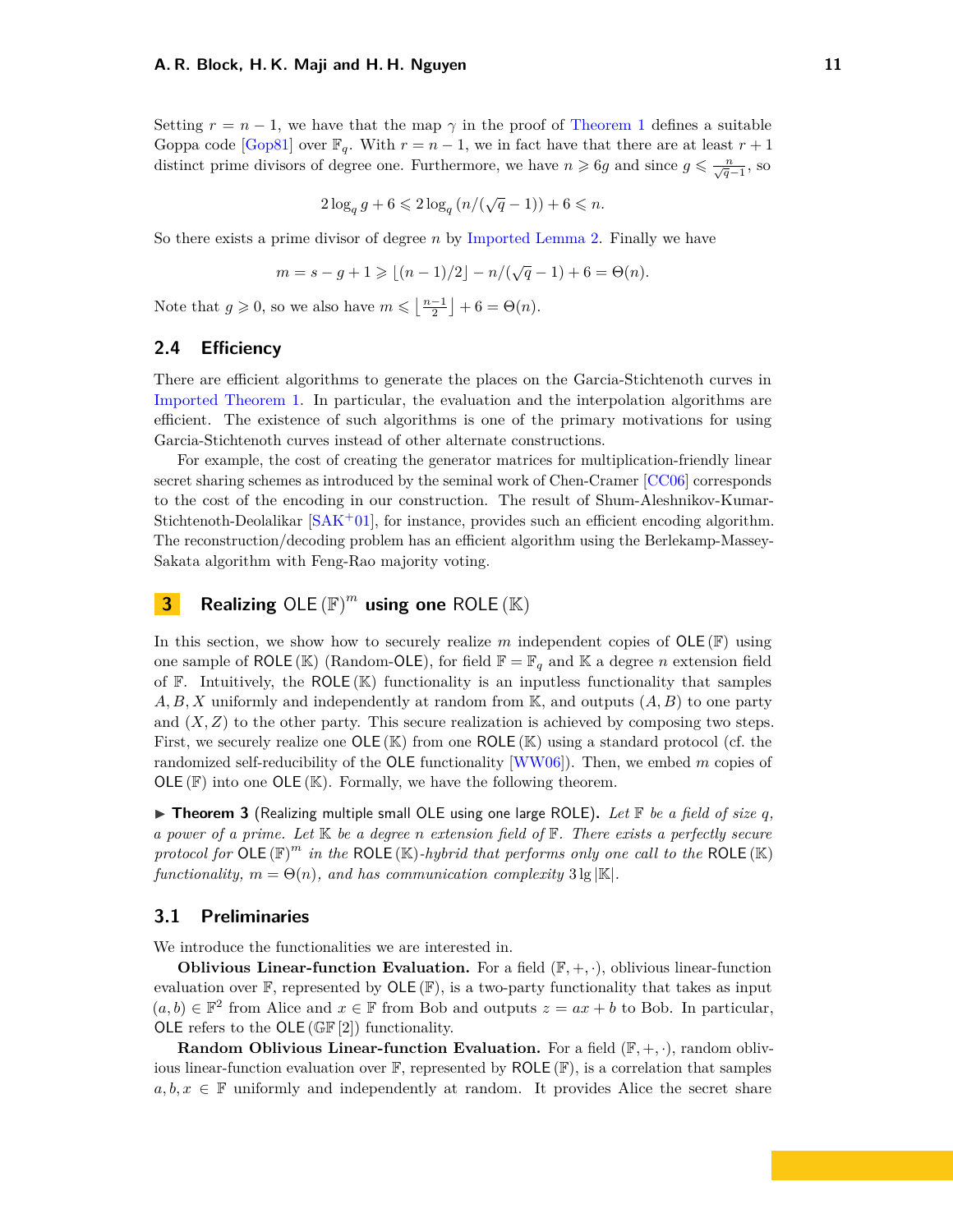<span id="page-11-3"></span> $r_A = (a, b)$  and provides Bob the secret share  $r_B = (x, z)$ , where  $z = ax + b$ . In particular, ROLE refers to the ROLE  $(\mathbb{GF}[2])$  correlation.

# <span id="page-11-0"></span>**3.2 Securely realizing** OLE (K) **using one** ROLE (K)

The protocol presented in [Figure 3](#page-11-2) is the standard protocol that implements the  $OLE(E)$ functionality in the ROLE  $(K)$ -hybrid with perfect semi-honest security (cf. [\[WW06\]](#page-22-2)).

<span id="page-11-2"></span>**Given.** Alice has  $(\widetilde{A}_0, \widetilde{B}_0)$  and Bob has  $(\widetilde{X}_0, \widetilde{Z}_0)$ , where  $\widetilde{A}_0, \widetilde{B}_0, \widetilde{X}_0$  are random elements in K and  $\widetilde{Z}_0 = \widetilde{A}_0 \widetilde{X}_0 + \widetilde{B}_0.$ 

**Private Inputs.** Alice has private input  $(A^*, B^*) \in \mathbb{K}^2$  and Bob has  $X^* \in \mathbb{K}$ .

**Hybrid.** Parties are in ROLE(K)-hybrid.

**Interactive Protocol.**

**1. First Round.** Bob sends  $M = \widetilde{X}_0 - X^*$  to Alice.

**2. Second Round.** Alice sends  $\alpha = \widetilde{A}_0 + A^*$  and  $\beta = \widetilde{A}_0 M + B^* + \widetilde{B}_0$ .

**Output Computation.** Bob outputs  $Z^* = \alpha X^* + \beta - \widetilde{Z}_0$ .

**Figure 3** Perfectly secure protocol realizing OLE (K) in the ROLE (K) correlation hybrid.

# <span id="page-11-1"></span>**3.3 Securely realizing**  $OLE(F)^m$  **using one**  $OLE(E)$

This section presents the realization of [Theorem 2.](#page-4-2) Our goal is to embed *m* independent copies of  $OLE(\mathbb{F})$  into one  $OLE(\mathbb{K})$ , where  $m = \Theta(n)$ . More concretely, suppose we are given an oracle that takes as input  $A^*, B^* \in \mathbb{K}$  from Alice and  $X^* \in \mathbb{K}$  from Bob, and outputs  $Z^* = A^* \cdot X^* + B^*$  to Bob. Our aim is to implement the following functionality. Alice has inputs  $\mathbf{a} = (a_1, \ldots, a_m) \in \mathbb{F}_q^m$  and  $\mathbf{b} = (b_1, \ldots, b_m) \in \mathbb{F}_q^m$ , and Bob has input  $\mathbf{x} = (x_1, \ldots, x_m) \in \mathbb{F}_q^m$ . We want Bob to obtain  $\mathbf{z} = (z_1, \ldots, z_m)$ , where  $\mathbf{z} = \mathbf{a} \cdot \mathbf{x} + \mathbf{b}$ , in other words,  $z_i = a_i \cdot x_i + b_i$  for every  $i \in [m]$ . To do that, we extend our multiplication embedding with addition using a standard technique like in [\[BMN17,](#page-19-5) [GIMS15\]](#page-20-10). We define a randomized encoding function  $E_2$  needed for our protocol as the following.

Definition of the (randomized) encoding function *E*<sup>2</sup>  $E_2: \mathbb{F}_q^m \to \mathbb{F}_{q^n}$ .  $E_2(\mathbf{b})$  returns a uniformly random  $B \in \text{Im}(\kappa) \subseteq \mathbb{F}_{q^n}$  such that  $D(B) = \mathbf{b}$ ; that is,  $\psi(\gamma(\kappa^{-1}(B))) = \mathbf{b}.$ 

We show that the protocol presented in [Figure 4](#page-12-2) achieves  $m = \Theta(n)$  and realizes [Theorem 2.](#page-4-2)

**Correctness.** We argue the correctness of the protocol by showing that  $D(Z^*) = \mathbf{a} \cdot \mathbf{x} + \mathbf{b}$ . In the protocol, Alice creates  $A^* = E(\mathbf{a})$  and  $B^* = E_2(\mathbf{b})$ , and Bob creates  $X^* = E(\mathbf{x})$ . Calling the OLE (K) functionality, Bob receives  $Z^* = A^* \cdot X^* + B^*$ . In particular, Bob receives  $Z^* = E(\mathbf{a}) \cdot E(\mathbf{x}) + E_2(\mathbf{b})$ . Then Bob computes  $D(Z^*)$ . Since D is a linear map and by [Theorem 1,](#page-4-1) we have  $m = \Theta(n)$  and the following.

 $D(Z^*) = D(E(\mathbf{a}) \cdot E(\mathbf{x}) + E_2(\mathbf{b})) = D(E(\mathbf{a}) \cdot E(\mathbf{x})) + D(E_2(\mathbf{b})) = \mathbf{a} \cdot \mathbf{x} + \mathbf{b}$ 

**Security.** We argue the security for our protocol. The security relies on the observation that  $E(\mathbf{a}) \cdot E(\mathbf{x}) + E_2(\mathbf{b})$  is uniformly distributed over the set

$$
\{Z \colon Z \in \text{Im}(\kappa) \text{ and } D(Z) = \mathbf{z}\},\
$$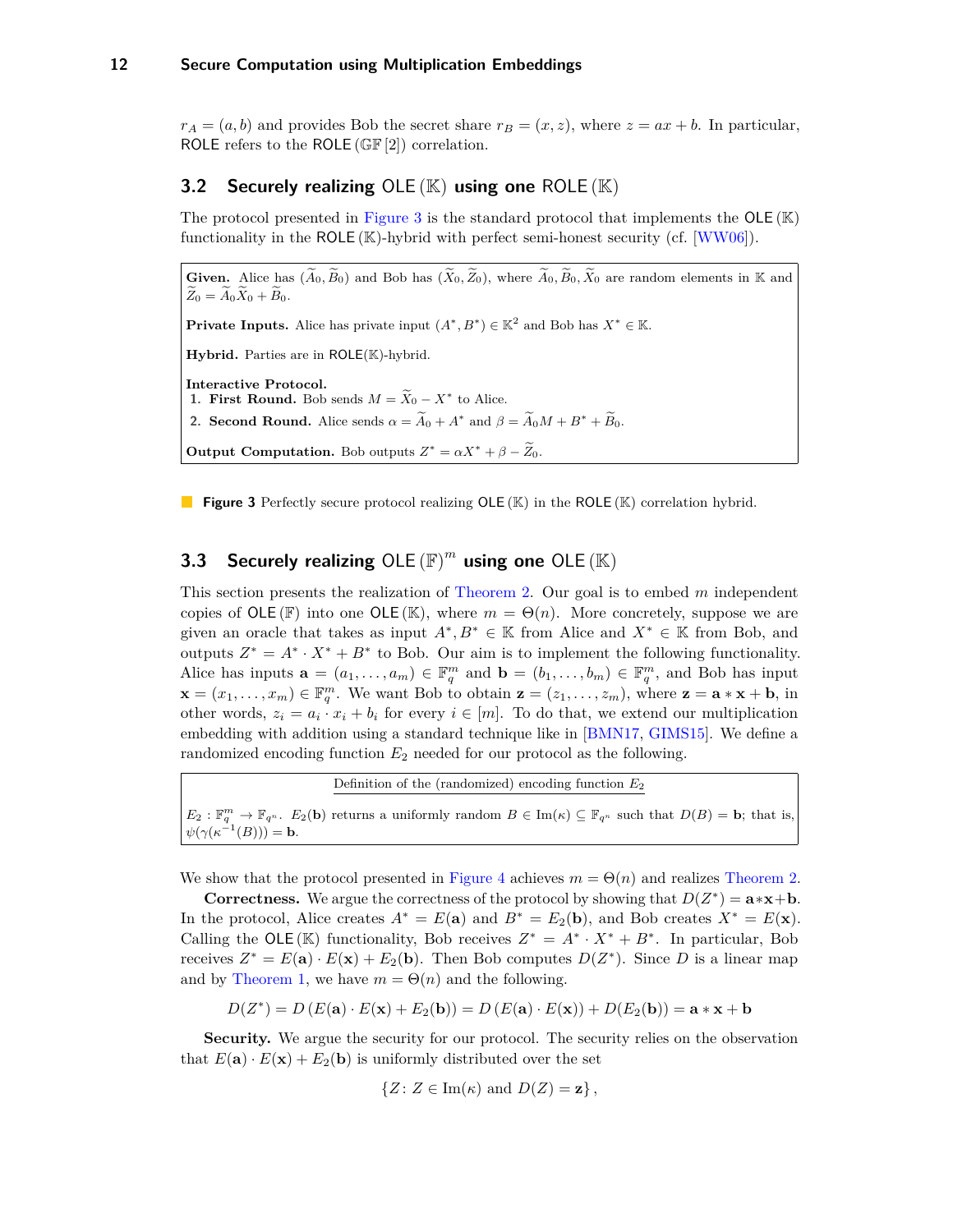<span id="page-12-3"></span><span id="page-12-2"></span>Given. Linear maps  $E$  and  $D$  as in [Theorem 1,](#page-4-1) and the linear map  $E_2$  defined above.

**Private input.** Alice has private inputs  $\mathbf{a} = (a_1, \ldots, a_m) \in \mathbb{F}_q^m$  and  $\mathbf{b} = (b_1, \ldots, b_m) \in \mathbb{F}_q^m$ . Bob has private input  $\mathbf{x} = (x_1, \ldots, x_m) \in \mathbb{F}_q^m$ .

**Hybrid.** Parties are in the OLE (K)-hybrid.

**Private Input Construction.**

**1.** Alice creates private inputs  $A^* = E(\mathbf{a})$  and  $B^* = E_2(\mathbf{b})$ .

- **2.** Bob creates private input  $X^* = E(\mathbf{x})$ .
- **3.** Both parties invoke the OLE (K) functionality with respective Alice input  $(A^*, B^*)$  and Bob input *X*<sup>\*</sup>. Bob receives  $Z^* = A^* X^* + B^* = E(\mathbf{a}) \cdot E(\mathbf{x}) + E_2(\mathbf{b})$ .

**Output Decoding.** Bob outputs  $\mathbf{z} = D(Z^*) = D(E(\mathbf{a}) \cdot E(\mathbf{x}) + E_2(\mathbf{b}))$ .

**Figure 4** Protocol for embedding *m* copies of OLE (F) into one OLE (K), where K is a degree *n* extension field of F.

where  $z = a * b + c$ . Note that Alice does not receive any message, so the simulation of semi-honest corrupt Alice is trivial.

Consider the case that Bob is semi-honest corrupt. In this case, the simulator receives **x** from the environment, sends **x** to the external functionality, and receives **z** as output. It samples  $Z^* = E_2(\mathbf{z})$ , and sends  $(X^* = E(\mathbf{x}), Z^*, \mathbf{z})$  as the view of Bob to the environment.

We shall show that this simulation is perfect. Note that  $E(\mathbf{a}) \cdot E(\mathbf{x}) \in \text{Im}(\kappa)$ . Observe that  $E_2(\mathbf{b})$  is a uniform distribution over a coset of  $E_2(0^m)$ . Now,  $E(\mathbf{a}) \cdot E(\mathbf{x}) + E_2(\mathbf{b})$  is a uniform distribution over the coset  $\{Z : Z \in \text{Im}(\kappa) \text{ and } D(Z) = \mathbf{z}\}\,$ , where  $\mathbf{z} = \mathbf{a} * \mathbf{x} + \mathbf{b}$ . That is, the distribution of  $E(\mathbf{a}) \cdot E(\mathbf{x}) + E_2(\mathbf{b})$  is identical to the distribution of  $E_2(\mathbf{z})$ .

# <span id="page-12-0"></span>**3.4 Realization of**  $OLE(F)^m$  in the ROLE  $(\mathbb{K})$ -hybrid

The protocol that realizes [Theorem 3](#page-10-3) is the parallel composition of the protocols presented in [Figure 3](#page-11-2) and [Figure 4](#page-12-2) [\(Theorem 2\)](#page-4-2). The composition of these protocols in parallel gives an optimal two-round protocol for realizing  $OLE(\mathbb{F})^m$  in the ROLE (K)-hybrid with perfect security and  $m = \Theta(n)$  by [Theorem 1,](#page-4-1) as desired.

# <span id="page-12-1"></span>**4 Linear Production Correlation Extractors in the High Resilience Setting**

This section provides the necessary background of correlation extractors and proves [Corol](#page-5-2)[lary 3.](#page-5-2) In particular, [Corollary 3](#page-5-2) is achieved by the construction of a suitable correlation extractor. A *correlated private randomness*, or *correlation* in short, is a joint distribution  $(R_A, R_B)$  which samples shares  $(r_A, r_B)$  according to the distribution and sends secret shares *r<sup>A</sup>* to Alice and *r<sup>B</sup>* to Bob. Correlations are given to parties in an offline preprocessing phase. Parties then use their respective secret shares in an online phase in an interactive protocol to securely compute an intended functionality. Correlation extractors take *leaky* shares of correlations and distill them into *fresh* randomness to be used to securely compute the intended functionality. Formally, we define a correlation extractor below.

 $\triangleright$  **Definition 1** (Correlation Extractor [\[IKOS09\]](#page-21-9)). Let  $(R_A, R_B)$  be a correlated private randomness such that the secret share size of each party is  $n'$ -bits. An  $(n', m, t, \varepsilon)$ -correlation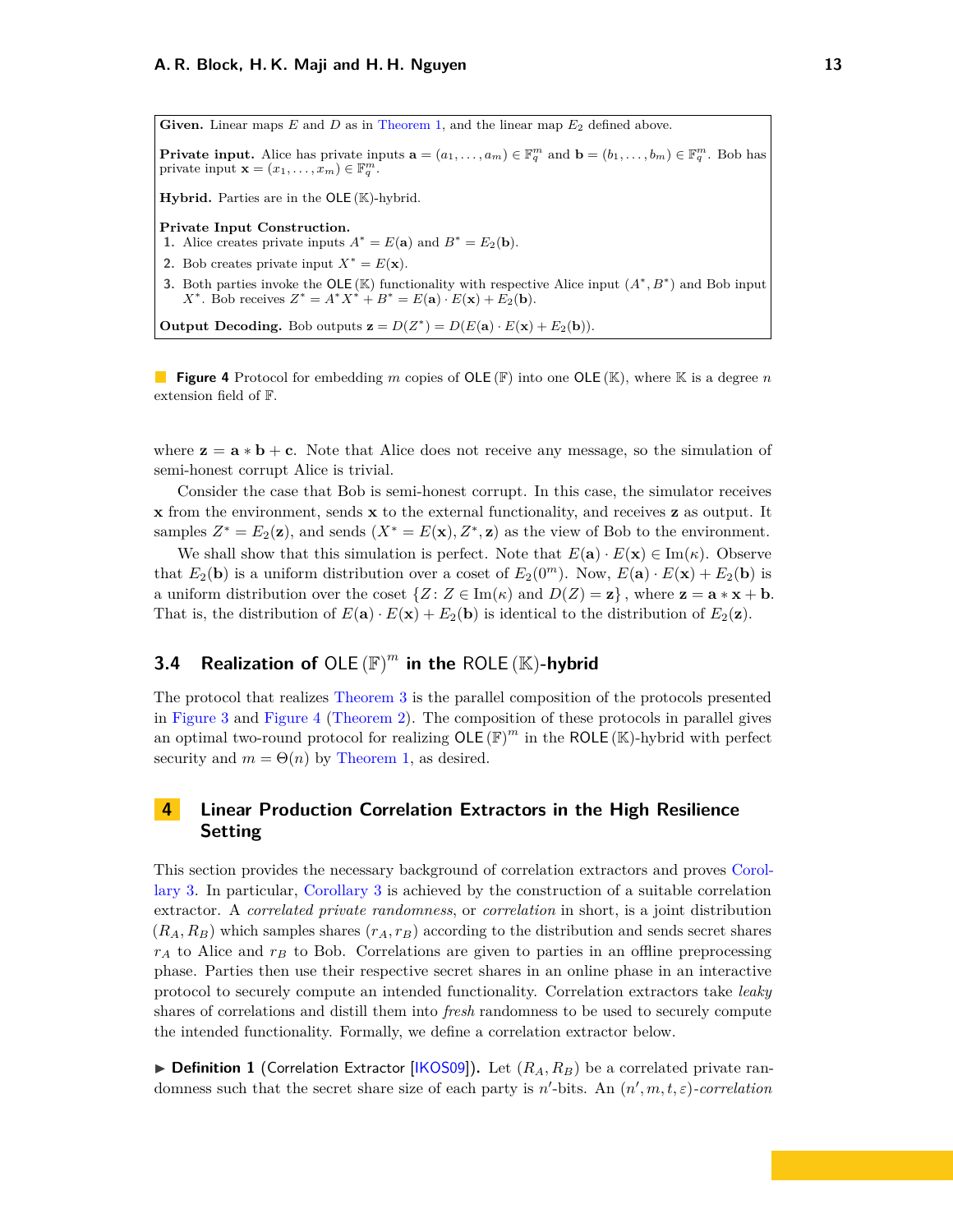<span id="page-13-3"></span>*extractor for*  $(R_A, R_B)$  is a two-party interactive protocol in the  $(R_A, R_B)^{[t]}$ -hybrid that securely implements *m* copies of the OT functionality against information-theoretic semi-honest adversaries with *ε*-simulation error.

Using this definition we restate [Corollary 3](#page-5-2) as follows.

<span id="page-13-2"></span>▶ Theorem 4 (Half Resilience, Linear Production Correlation Extractor). For all constants  $0 < \delta < g \leq 1/2$ , there exists a correlation  $(R_A, R_B)$ , where each party gets n'-bit secret *shares, such that there exists a two-round*  $(n', m, t, \varepsilon)$ -correlation extractor for  $(R_A, R_B)$ , *where*  $m = \Theta(n'), t = (1/2 - g)n'$ , and  $\varepsilon = 2^{-(g-\delta)n'/2}$ .

The construction of this correlation extractor achieves linear production  $m = \Theta(n')$  and  $1/2$ leakage resilience by composing our embedding [\(Theorem 1,](#page-4-1) [Theorem 2\)](#page-4-2) with the correlation extractor of Block, Maji, and Nguyen (BMN) [\[BMN17\]](#page-19-5). Prior correlation extractors either achieved sub-linear production, (significantly) less than 1*/*2 resilience, or were not roundoptimal.

### <span id="page-13-0"></span>**4.1 Preliminaries**

We introduce some useful functionalities and correlations.

**Random Oblivious Transfer Correlation.** Random oblivious transfer, represented by ROT, is a correlation that samples  $x_0, x_1, b$  uniformly and independently at random. It provides Alice the secret share  $r_A = (x_0, x_1)$  and provides Bob the secret share  $r_B = (b, x_b)$ .

Recall also the **Oblivious Linear-function Evaluation** and **Random Oblivious Linear-function Evaluation** functionalities from [Section 3.1.](#page-10-2) We denote ROLE (GF [2]) by ROLE. Note that ROT and ROLE are identical (functionally equivalent) correlations.

**Inner-product Correlation.** For a field  $(\mathbb{K}, +, \cdot)$  and  $n' \in \mathbb{N}$ , inner-product correlation over K of size *n*', represented by  $IP(K^{n'})$ , is a correlation that samples random  $r_A =$  $(x_0, \ldots, x_{n'-1}) \in \mathbb{K}^{n'}$  and  $r_B = (y_0, \ldots, y_{n'-1}) \in \mathbb{K}^{n'}$  subject to the constraint that  $x_0 + y_0 =$  $\sum_{i=1}^{n'-1} x_i y_i$ . The secret shares of Alice and Bob are, respectively,  $r_A$  and  $r_B$ .

## <span id="page-13-1"></span>**4.2 Realizing [Theorem 4](#page-13-2)**

The realization of [Theorem 4](#page-13-2) is the parallel composition of two protocols. First, we utilize the BMN ROLE (K) extraction protocol [\[BMN17,](#page-19-5) Figure 7]. Informally, the BMN extraction protocol takes leaky shares of the inner-product correlation over the field K, and securely extracts one sample of  $ROLE(K)$ . In particular, the BMN extraction protocol is resilient to *t* =  $(1/2 - g)n'$  bits of leakage, for any *g* ∈  $(0, 1/2]$ .

Second, we utilize our new embedding protocol of [Theorem 3](#page-10-3) which produces *m* copies of  $OLE(F)$  from one ROLE  $(K)$ , and compose it in parallel with the BMN extraction protocol for ROLE (K). Previously, the BMN embedding achieved  $m = (n')^{1-o(1)}$  production, whereas with [Theorem 3](#page-10-3) we achieve  $m = \Theta(n')$  production with the following parameters. We take  $\mathbb{F} = \mathbb{GF}[2]$  and  $\mathbb{K} = \mathbb{GF}[2^{\delta n'}],$  where *n'* and  $\delta$  are given,  $\eta := \frac{1}{\delta} - 1$ , and  $n := \frac{n'}{(\eta+1)}$ . In particular,  $\mathbb K$  is a degree-*n* extension of  $\mathbb F$ , and *n* here corresponds to the *n* of [Corollary 3.](#page-5-2) So  $m = \Theta(n') = \Theta(n)$ . We then take  $(R_A, R_B) = \mathsf{IP}(\mathbb{K}^{1/\delta})$  to be the input correlation for the BMN extraction protocol.

The BMN extraction protocol is a perfectly secure semi-honest protocol for extracting one ROLE  $\left(\mathbb{GF}[2^{\delta n'}]\right)$  in the  $\left(\mathbb{IF}\left[\mathbb{GF}[2^{\delta n'}]\right]^{1/\delta}\right)\right)^{[t]}$ -hybrid which is resilient to  $t=(1/2-g)n'$  bits of leakage, for all  $0 < \delta < g \le 1/2$  (cf. [\[BMN17,](#page-19-5) Theorem 1]). Then the parallel composition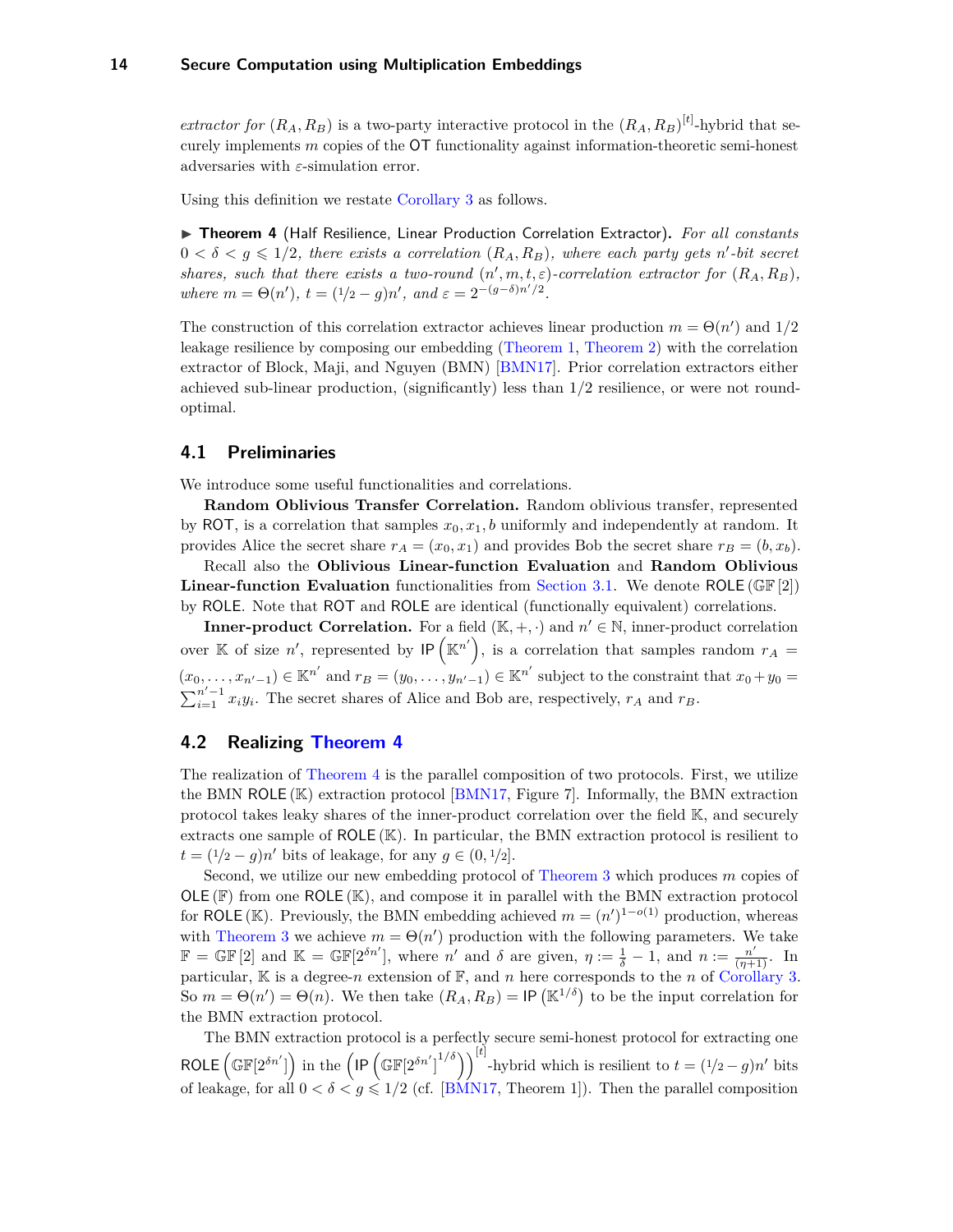<span id="page-14-3"></span>of the protocols of [Figure 3](#page-11-2) and [Figure 4](#page-12-2) is a perfectly secure semi-honest protocol for realizing *m* copies of OLE (GF[2]) in the ROLE  $(\mathbb{GF}[2^{\delta n'}])$ -hybrid, and  $m = \Theta(n') = \Theta(n)$ . This proves [Theorem 4,](#page-13-2) and thus [Corollary 3.](#page-5-2)

### <span id="page-14-0"></span>**4.3 Comparison with Prior Works**

Correlation extractors were introduced by Ishai, Kushilevitz, Ostrovsky, and Sahai [\[IKOS09\]](#page-21-9) as a natural generalization of privacy amplification and randomness extraction. Since the initial feasibility result of [\[IKOS09\]](#page-21-9), there have been significant qualitative and quantitative improvements in correlation extractor constructions. [Figure 5](#page-14-2) summarizes the current state-of-the-art of correlation extractors.

<span id="page-14-2"></span>

|             | Correlation                                                        | Message                     | Number of OT <sub>s</sub> | Number of          | Simulation            |
|-------------|--------------------------------------------------------------------|-----------------------------|---------------------------|--------------------|-----------------------|
|             | Description                                                        | Complexity                  | Produced $(m/2)$          | Leakage bits $(t)$ | Error $(\varepsilon)$ |
| [IKOS09]    | ROT <sup>n/2</sup>                                                 | 4                           | $\Theta(n)$               | $\Theta(n)$        | $2^{-\Theta(n)}$      |
| [GIMS15]    | ROT <sup>n/2</sup>                                                 | $\overline{2}$              | $n/\text{poly}\lg n$      | $(1/4-q)n$         | $2-gn/m$              |
|             | $\sqrt{\mathbb{K}^{n/\sqrt{\lg  \mathbb{K} }}}$<br>IP              | $\mathcal{D}_{\mathcal{L}}$ |                           | $(1/2 - q)n$       | $2^{-gn}$             |
| [BMN17]     | $\sqrt{K^{n/\lg  \mathbb{K} }}$<br>IP                              | $\mathcal{D}_{\mathcal{L}}$ | $n^{1-o(1)}$              | $(1/2 - q)n$       | $2^{-gn}$             |
| [BGMN18]    | ROT <sup>n/2</sup>                                                 | $\mathcal{D}_{\mathcal{L}}$ | $\Theta(n)$               | $\Theta(n)$        | $2^{-\Theta(n)}$      |
|             | ROLE $(\mathbb{F})^{n/2 \lg  \mathbb{F} }$                         | $\mathcal{D}_{\mathcal{L}}$ | $\Theta(n)$               | $\Theta(n)$        | $2^{-\Theta(n)}$      |
| Our Results | $\setminus \left( \mathbb{K}^{n / \lg  \mathbb{K} } \right)$<br>IP | $\mathcal{D}_{\mathcal{L}}$ | $\Theta(n)$               | $(1/2 - q)n$       | $2-gn$                |

**Figure 5** A qualitative summary of prior relevant works in correlation extractors and a comparison to our correlation extractor construction. Here  $\mathbb K$  is a finite field and  $\mathbb F$  is a finite field of constant size. All correlations have been normalized so that each party gets an *n*-bit secret share. The parameter *g* is defined as the gap to leakage resilience such that  $t \geq 0$ .

Prior to our work, the Block, Gupta, Maji, and Nguyen correlation extractors [\[BGMN18\]](#page-19-8) achieve the best qualitative and quantitative parameters. For example, starting with *n/*2 independent samples of the ROT correlation, they construct the first round-optimal correlation extractor that produces  $m = \Theta(n)$  secure ROT samples despite  $t = (1/4 - \varepsilon)n$  bits of leakage, for any  $\varepsilon > 0$ . Note that any correlation extractor for  $n/2$  ROT samples can have at most  $t = n/4$  resilience [\[IMSW14\]](#page-21-13).

Our correlation extractor is also round optimal. However, the BMN [\[BMN17\]](#page-19-5) correlation extractor and our correlation extractor have resilience in the range  $t/n \in [1/4, 1/2)$ . Intuitively, our correlation extractor is ideal where high resilience is necessary. Our correlation extractor needs a large correlation, for example, the inner-product correlation over large fields. Contrast this with the case of BGMN extractor that uses multiple samples of the ROT correlation. To achieve  $t = (1/2 - q)n$  resilience, where  $q \in (0, 1/4]$ , we use the inner-product correlation over fields of size (roughly)  $2^{gn}$ . Using the multiplication embedding in [Theorem 1,](#page-4-1) our work demonstrates the feasibility of extracting  $m = \Theta(qn)$  independent ROT samples when the fractional resilience is in the range  $t/n \in [1/4, 1/2)$ .

# <span id="page-14-1"></span>**5 Chudnovsky-Chudnovsky Bilinear Multiplication**

We discuss the reverse problems of [Theorem 1](#page-4-1) and [Theorem 3.](#page-10-3) We assume familiarity with [Section 2.](#page-6-0) First we consider the problem of computing one large field multiplications using many small field multiplications. This is given by the following theorem.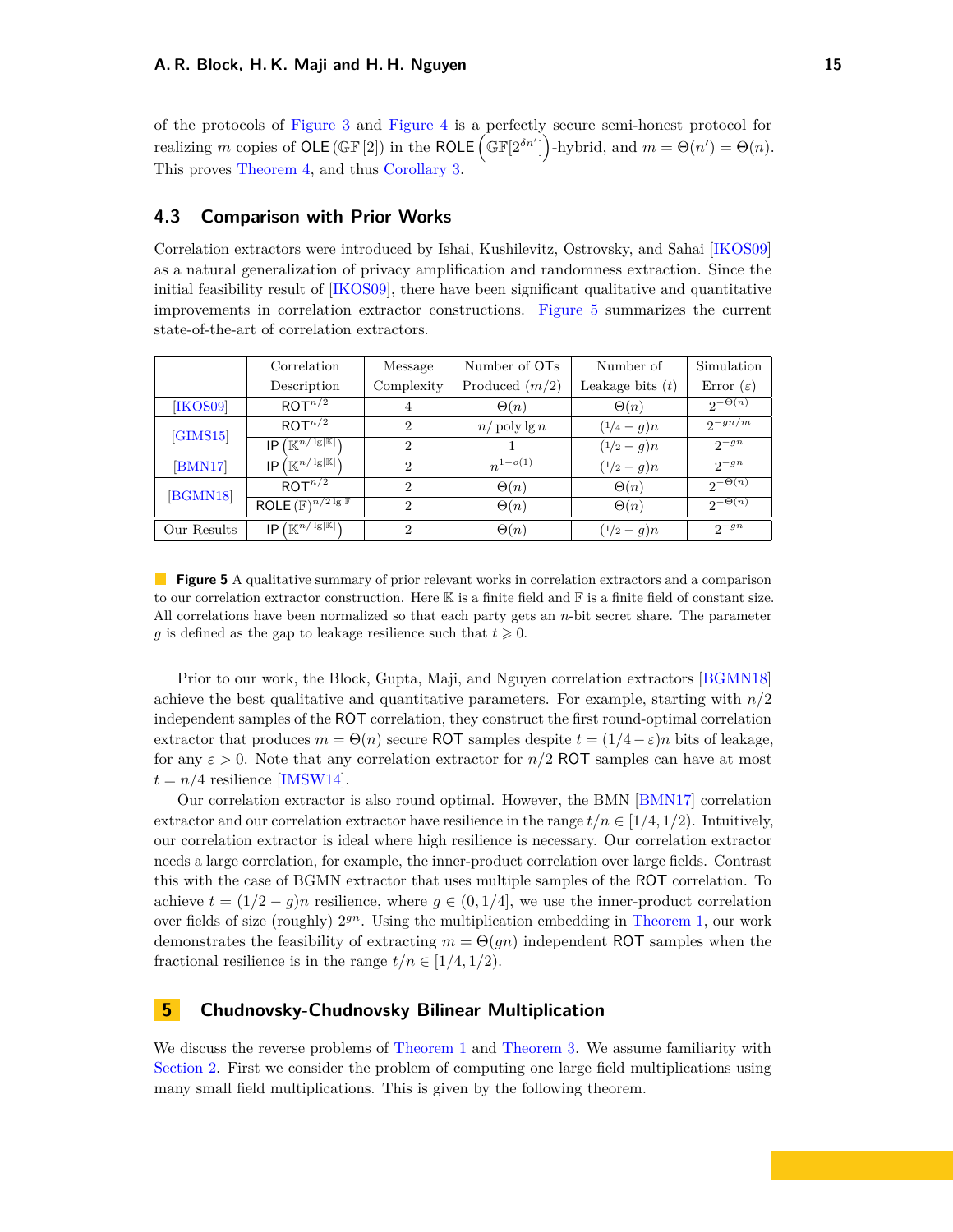<span id="page-15-2"></span><span id="page-15-0"></span>▶ Theorem 5 (Field Extension Multiplication via Pointwise Base Field Multiplication). Let F be *a finite field of size q, a power of a prime. For sufficiently large n, there exists a constant*  $c' > 0$  and (linear) maps  $E' : \mathbb{K} \to \mathbb{F}^m$  and  $D' : \mathbb{F}^m \to \mathbb{K}$ , where  $\mathbb{K}$  is the degree-*n* extension *of the field* F*, such that the following constraints are satisfied.*

- **1.** We have  $m \geqslant c'n$ , and
- **2.** *For all*  $A, B \in \mathbb{K}$ *, the following identity holds*

$$
D'(E'(A) * E'(B)) = A \cdot B
$$

*where "*∗*" is pointwise multiplication over* F *m.*

Note that since the maps  $E'$  and  $D'$  are linear, the following holds.

▶ **Corollary 4.** *For all A, B, C*  $\in$  K*, we have* 

$$
D'(E'(A) * E'(B) + E'(C)) = D'(E'(A) * E'(B)) + D'(E'(C)).
$$

[Theorem 5](#page-15-0) follows from the results of Chudnovsky-Chudnovsk [\[CC87\]](#page-19-2). In particular, they show that the rank of bilinear multiplication is  $\Theta(n)$ .

▶ Imported Theorem 2 (Chudnovsky and Chudnovsky [\[BCS97,](#page-19-7) Theorem 18.20]). *For every power of a prime q there exists a constant*  $c_q$  *such that*  $R(\mathbb{F}_{q^n}/\mathbb{F}_q) \leqslant c_q n$ *, where R is the rank of the*  $\mathbb{F}_q$ *-bilinear map that is multiplication over*  $\mathbb{F}_{q^n}$ *.* 

The theorem states that if  $\mathbb K$  is a degree *n* extension of  $\mathbb F_q$ , then the bilinear complexity of multiplication over K is  $\Theta(n)$ . This result is due to the Chudnovsky-Chudnovsky interpolation algorithm (cf. [Imported Lemma 3\)](#page-15-1) and the following result of Garcia and Stichtenoth.

▶ Imported Theorem 3 (Garcia and Stichtenoth [\[GS95\]](#page-21-14), [\[BCS97,](#page-19-7) Theorem 18.24]). *Let p be a power of prime,*  $X_1$  *be an indeterminate over*  $\mathbb{F}_{p^2}$ *, and*  $K_1 := \mathbb{F}_{p^2}(X_1)$ *. For*  $i \geq 1$  *let*  $K_{i+1} := K_i(Z_{i+1}),$  where  $Z_{i+1}$  satisfies the Artin-Schreier equation  $Z_{i+1}^{\hat{p}} + Z_{i+1} = X_{m}^{p+1}$  and  $X_i := Z_i/X_{i-1} \in K_i$  (for  $i \geq 2$ ). Then  $K_i/F_{p^2}$  has genus  $g_i$  given by

$$
g_i = \begin{cases} p^i + p^{i-1} - p^{\frac{i+1}{2}} - 2p^{\frac{i-1}{2}} + 1 & \text{if } i \equiv 1 \mod 2, \\ p^i + p^{i-1} - \frac{1}{2}p^{\frac{i}{2}+1} - \frac{3}{2}p^{\frac{i}{2}} - p^{\frac{i}{2}-1} + 1 & \text{if } i \equiv 0 \mod 2, \end{cases}
$$

 $\text{and } |\mathbb{P}^{(1)}(K_i/\mathbb{F}_{p^2})| \geqslant (p^2-1)p^{i-1}+2p \geqslant (p-1)g_i.$ 

<span id="page-15-1"></span>▶ Imported Lemma 3 (Chudnovsky-Chudnovsky Interpolation Algorithm [\[BCS97,](#page-19-7) Proposition 18.22]). Let  $K/\mathbb{F}_q$  be an algebraic function field of one variable of genus  $g, n \geq 2 \log_q g + 6$ , *and assume that there exist at least*  $4g + 2n$  *prime divisors of degree one of*  $K/\mathbb{F}_q$ *. Then we*  $have R(\mathbb{F}_{q^n}/\mathbb{F}_q) \leq 3g + 2n - 1.$ 

[Imported Lemma 3](#page-15-1) gives rise to the commutative diagram of [Figure 6](#page-16-2) which defines the interpolation method. This interpolation method implements multiplication over  $\mathbb{F}_{q^n}$  using  $r'$ pointwise multiplications over  $\mathbb{F}_q^{r'}$ . This gives that  $r' = 3g + 2n - 1 = \Theta(n)$ . Setting  $m = r'$ and setting  $E'$  and  $D'$  according to the interpolation algorithm directly yields [Theorem 5.](#page-15-0) Concretely, we have the maps  $E'$  and  $D'$  defined as follows.

$$
E' := \kappa' \circ (\gamma')^{-1} \qquad D' := \gamma' \circ (\kappa')^{-1}.
$$

Note both  $\kappa'$  and  $\gamma'$  are linear maps, so  $E'$  and  $D'$  are also linear maps.

Given  $E'$  and  $D'$  of [Theorem 5,](#page-15-0) we compute the reverse problem of [Theorem 3.](#page-10-3) That is, we can use multiple small ROLE to realize one large OLE.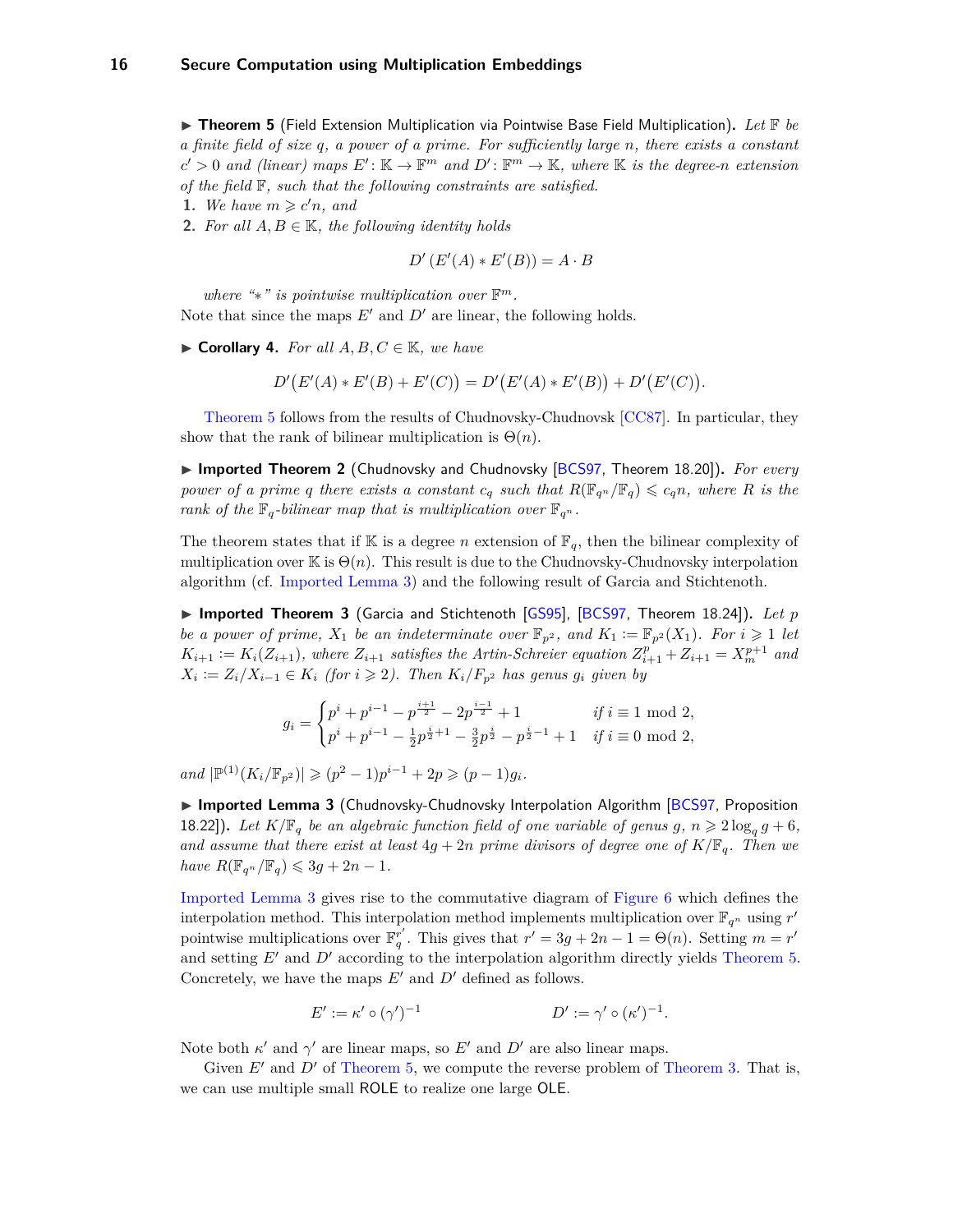<span id="page-16-2"></span>

**Figure 6** Chudnovsky-Chudnovsky interpolation algorithm for performing multiplication over  $\mathbb{F}_q^n$  using *r'* pointwise multiplications over  $\mathbb{F}_q^{r'}$ , where  $r' = \Theta(n)$  and  $s' = n + 2g - 1$ .

<span id="page-16-1"></span> $\triangleright$  **Theorem 6** (Realizing one large OLE using multiple small ROLE). Let F be a field of size q, *a power of a prime. Let* K *be a degree n extension field of* F*. There exists a perfectly secure protocol for* OLE  $(\mathbb{K})$  *in the* ROLE  $(\mathbb{F})^m$ *-hybrid that performs only one call to the* ROLE  $(\mathbb{F})^m$ *functionality,*  $m = \Theta(n)$ *, and has communication complexity*  $3m \lg |\mathbb{F}|$ *.* 

To realize [Theorem 6,](#page-16-1) we compose two steps in parallel. First we securely realize  $OLE(\mathbb{F})^m$ from ROLE  $(\mathbb{F})^m$  using a standard protocol. Then we use m copies of OLE  $(\mathbb{F})$  to implement a single  $OLE(K)$ .

# <span id="page-16-0"></span>**5.1 Securely realizing** OLE (F) *m* **using** ROLE (F) *m*

The protocol presented in [Figure 7](#page-16-3) is an extension of the standard protocol that implements the  $OLE \times )$  functionality in the ROLE  $(F)$ -hybrid with perfect semi-honest security. In particular, it is the *m* parallel composition of the  $OLE(\mathbb{F})$  functionality in the ROLE  $(\mathbb{F})$ hybrid.

Pseudocode of the OLE (F) *<sup>m</sup>* protocol

<span id="page-16-3"></span>Given. Alice has  $(\mathbf{a}', \mathbf{b}')$  and Bob has  $(\mathbf{x}', \mathbf{z}')$ , where  $\mathbf{a}', \mathbf{b}', \mathbf{x}'$  are random elements in  $\mathbb{F}^m$ and  $\mathbf{z}' = \mathbf{a}' \cdot \mathbf{x}' + \mathbf{b}'.$ 

**Private Inputs.** Alice has private input  $(\mathbf{a}^*, \mathbf{b}^*) \in \mathbb{F}^{2m}$  and Bob has  $\mathbf{x}^* \in \mathbb{F}^m$ .

**Hybrid.** Parties are in ROLE (F) *<sup>m</sup>*-hybrid.

**Interactive Protocol.**

**1. First Round.** Bob sends  $\mathbf{m} = \mathbf{x}' - \mathbf{x}^*$  to Alice.

**2. Second Round.** Alice sends  $\alpha = \mathbf{a}' + \mathbf{a}^*$  and  $\beta = \mathbf{a}' * \mathbf{m} + \mathbf{b}^* + \mathbf{b}'$ .

**Output Computation.** Bob outputs  $z^* = \alpha * x^* + \beta - z'$ .

**Figure 7** Perfectly secure protocol realizing  $OLE(F)^m$  in the ROLE  $(\mathbb{F})^m$  correlation hybrid.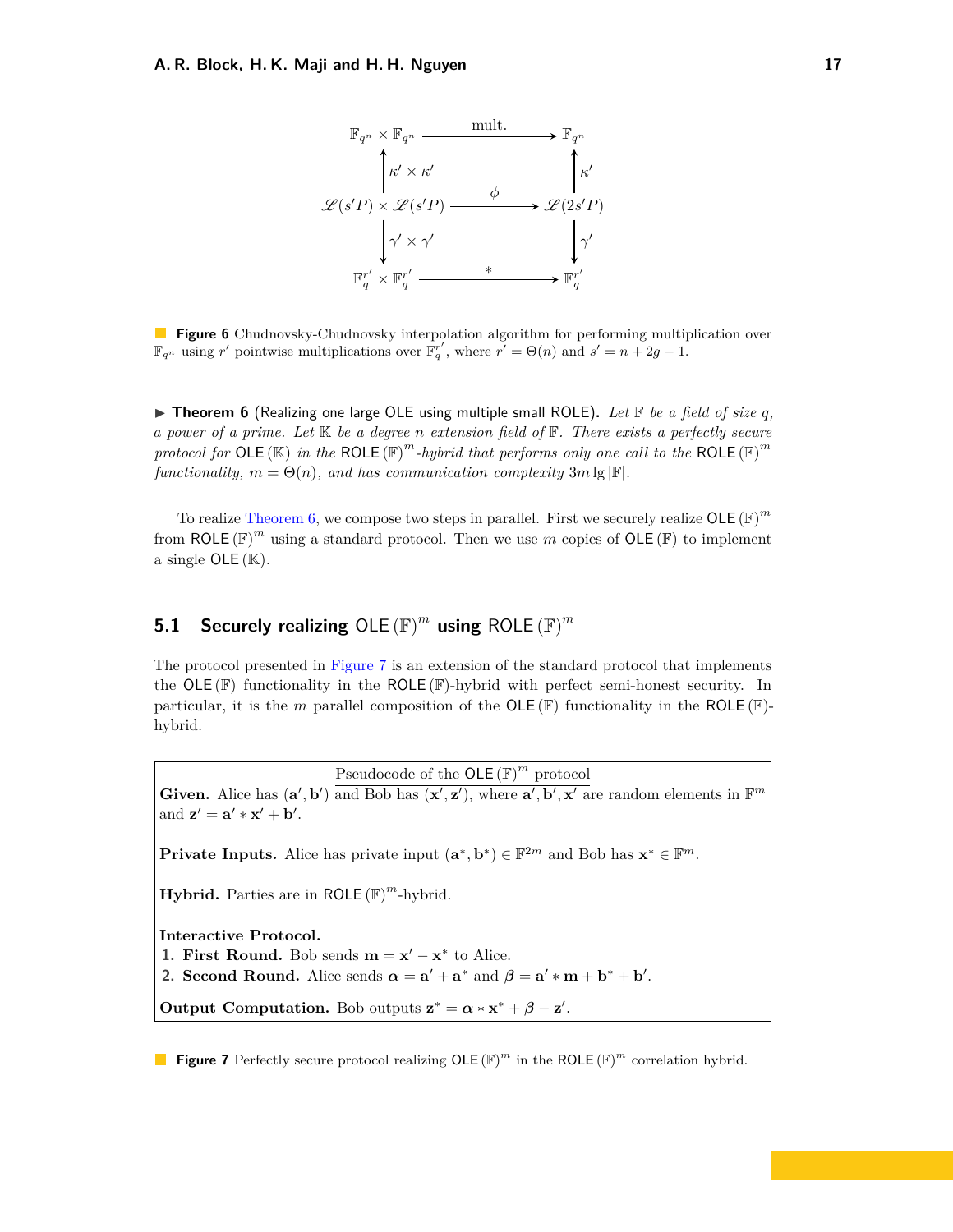# <span id="page-17-5"></span><span id="page-17-0"></span>**5.2 Securely realizing** OLE (K) **from** OLE (F) *m*

The goal is to use *m* copies of OLE (F) to compute one OLE (K), where  $m = \Theta(n)$ . Concretely, suppose we are given an oracle which takes as input  $\mathbf{a}, \mathbf{b} \in \mathbb{F}^m$  from Alice and  $\mathbf{x} \in \mathbb{F}^m$  from Bob, and outputs  $z = a * x + b$  to Bob. Our aim is to implement the following functionality. Alice has private inputs  $A \in \mathbb{K}$  and  $B \in \mathbb{K}$ , and Bob has input  $X \in \mathbb{K}$ . We want Bob to obtain  $Z = AX + B \in \mathbb{K}$ . We show that if Alice and Bob use the protocol presented in [Figure 8,](#page-17-3) we can achieve  $m = \Theta(n)$ . More formally, we have the following lemma.

<span id="page-17-4"></span>▶ Lemma 2 (Performing one large OLE using multiple small OLE). Let K be an extension field *of*  $\mathbb{F}$  *of degree n. There exists a perfectly secure protocol for* OLE ( $\mathbb{K}$ ) *in the* OLE ( $\mathbb{F}$ )<sup>*m*</sup>*-hybrid that performs only one call to the*  $OLE(F)^m$  *functionality and*  $m = \Theta(n)$ *.* 

<span id="page-17-3"></span>**Given.** Two linear maps  $E'$  and  $D'$  as in [Theorem 5.](#page-15-0)

**Private input.** Alice has private inputs  $A \in \mathbb{K}$  and  $B \in \mathbb{K}$ . Bob has private input  $X \in \mathbb{K}$ .

**Hybrid.** Parties are in the  $OLE(F)^m$ -hybrid.

**Private Input Construction.**

- **1.** Alice creates private inputs  $\mathbf{a} = E'(A)$  and  $\mathbf{b} = E'(B)$ .
- **2.** Bob creates private inputs  $\mathbf{x} = E'(X)$ .
- **3.** Both parties invoke the the OLE  $(\mathbb{F})^m$  functionality with respective Alice input  $(a, b)$ and Bob input **x**. Bob receives  $\mathbf{z} = \mathbf{a} * \mathbf{x} + \mathbf{b} = E'(A) * E'(X) + E'(B)$ .

**Output Decoding.** Bob outputs  $Z = D'(\mathbf{z}) = D'(E'(\mathbf{a}) * E'(\mathbf{x}) + E'(\mathbf{b})) = AX + B$ .

**Figure 8** Protocol for computing one OLE (K) using *m* copies of OLE (F), where K is a degree *n* extension field of F.

[Figure 8](#page-17-3) realizes [Lemma 2.](#page-17-4) In the protocol, Alice creates  $\mathbf{a} = E'(A)$  and  $\mathbf{b} = E'(B)$ , and Bob creates  $\mathbf{x} = E'(X)$ . Calling the OLE  $(\mathbb{F})^m$  functionality, Bob receives  $\mathbf{z} = \mathbf{a} * \mathbf{x} + \mathbf{b}$ . In particular, he receives  $\mathbf{z} = E'(A) * E'(X) + E'(B)$ . Bob then computes  $D'(\mathbf{z})$ . Since  $D'$  is a linear map and by [Theorem 5,](#page-15-0) we have the following.

$$
D'(\mathbf{z}) = D'(E'(A) * E'(X) + E'(B)) = D'(E'(A) * E'(X)) + D'(E'(B))
$$
  
= AX + B

## <span id="page-17-1"></span>**5.3 Proof of [Theorem 6](#page-16-1)**

The protocol which satisfies [Theorem 6](#page-16-1) is the parallel composition of the protocols presented in [Figure 7](#page-16-3) and [Figure 8](#page-17-3) [\(Lemma 2\)](#page-17-4). The composition of these protocols in parallel gives an optimal two-round protocol for realizing  $OLE(K)$  in the ROLE  $(\mathbb{F})^m$ -hybrid with perfect security and  $m = \Theta(n)$  by [Theorem 5,](#page-15-0) as desired.

# <span id="page-17-2"></span>**5.4 Prior Work**

Chudnovsky-Chudnovsky [\[CC87\]](#page-19-2) gave the first feasibility result on the bilinear complexity of multiplication, showing  $\Theta(n)$  multiplications in  $\mathbb{F}_q$  suffice to perform one multiplication over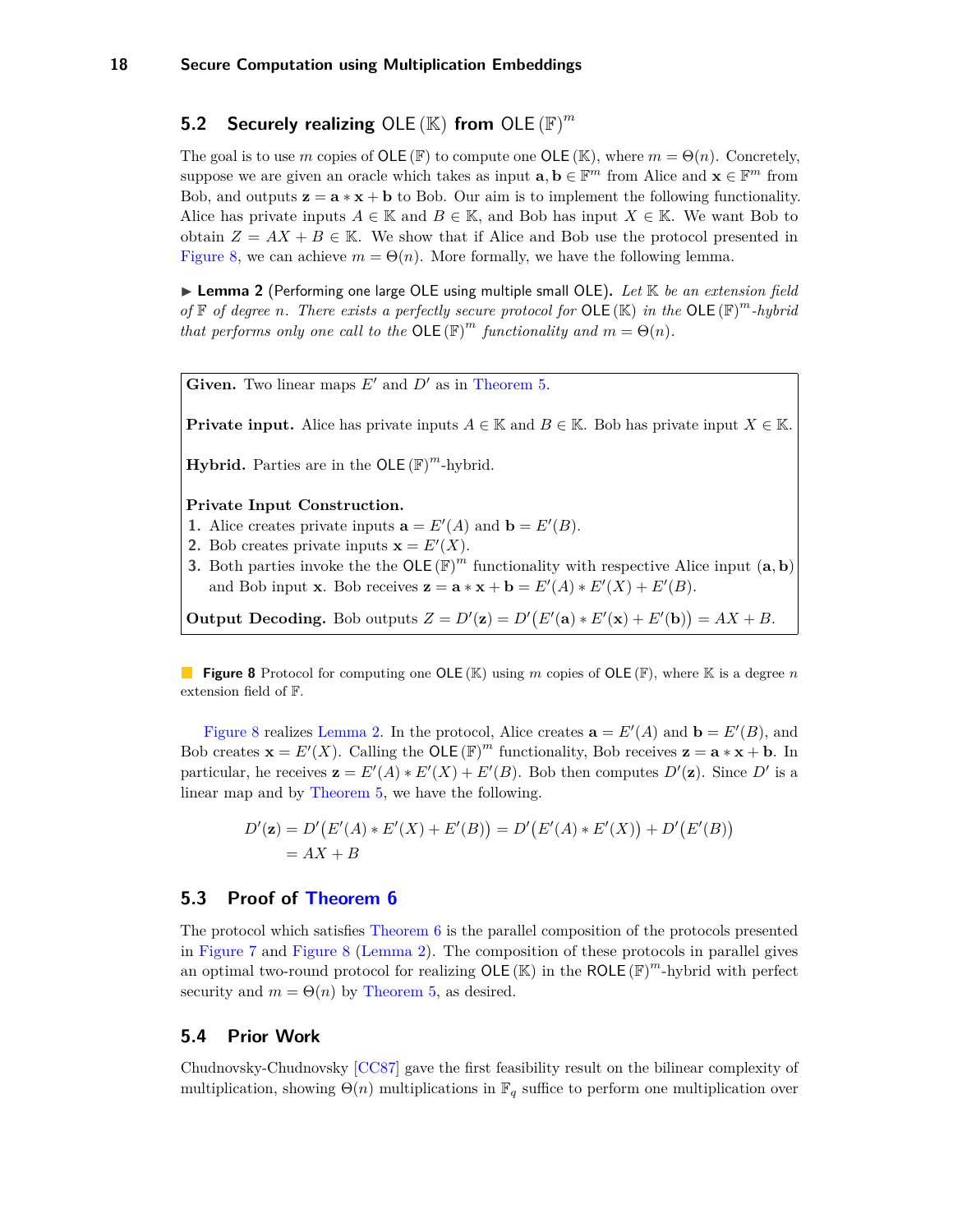<span id="page-18-0"></span> $\mathbb{F}_{q^n}$ . Since then there have been several works on explicit constructions and variants of the bilinear multiplication algorithms and improved the bounds on the bilinear complexity.

The works of [\[GS95,](#page-21-14) [GS96,](#page-21-11) [STV92\]](#page-22-9) discuss the construction of appropriate function fields such that there is sufficient number of rational points for interpolation. Improvement on the bounds for the bilinear complexity of multiplication and generalizations of the Chudnovsky-Chudnovsky method appear in [\[BR04,](#page-19-9) [BBBT17,](#page-19-10) [BPR16,](#page-19-11) [Ran12\]](#page-22-10). Explicit construction of multiplication algorithms are discussed in [\[ABBR15,](#page-19-12) [BBBT17,](#page-19-10) [CÖ10\]](#page-20-11), and in the particular case of function fields over elliptic curves in [\[BBT13,](#page-19-13) [Cha12\]](#page-20-12).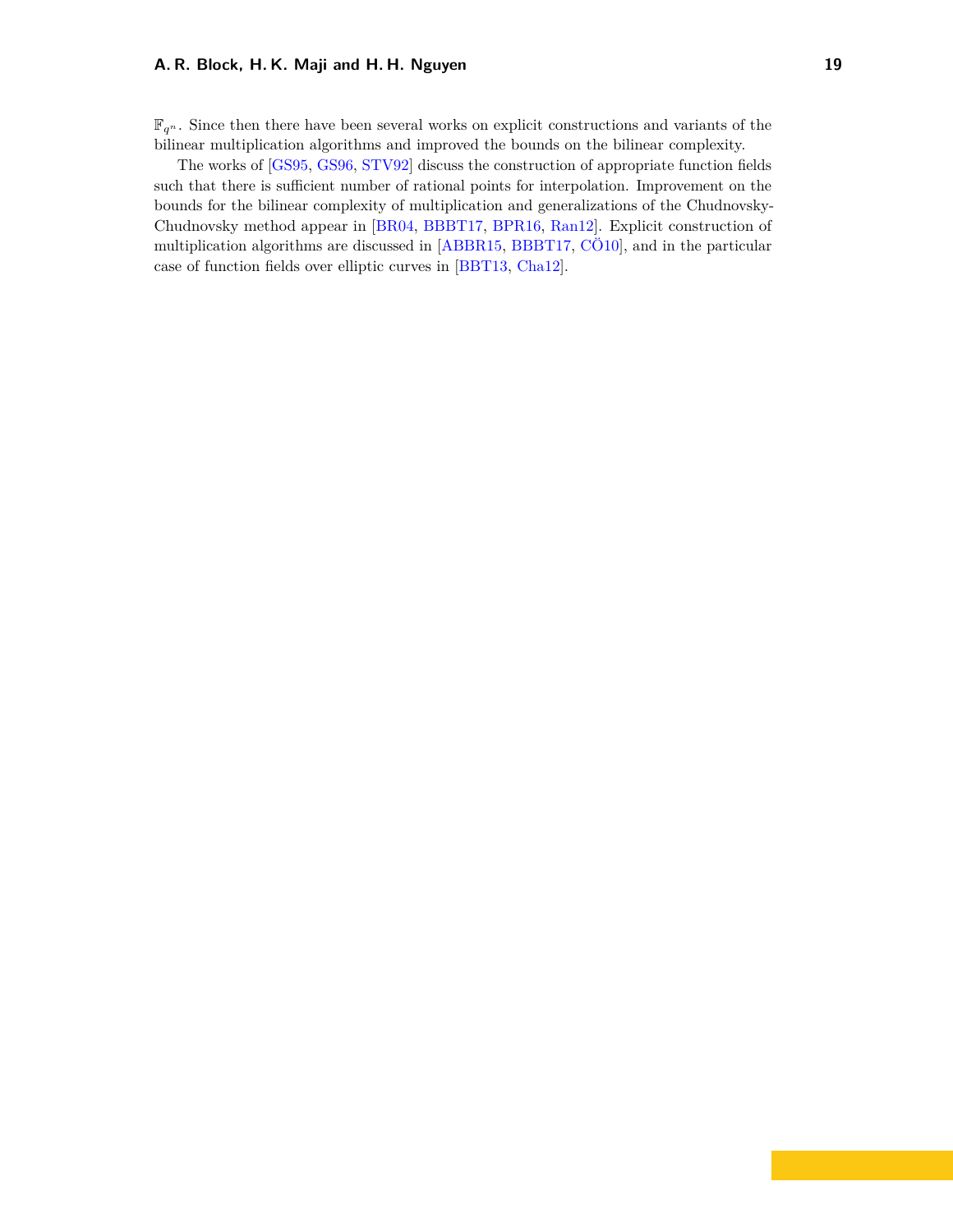#### **References**

- <span id="page-19-12"></span>**ABBR15** Kevin Atighehchi, Stéphane Ballet, Alexis Bonnecaze, and Robert Rolland. On chudnovsky-based arithmetic algorithms in finite fields. *CoRR*, abs/1510.00090, 2015. URL: <http://arxiv.org/abs/1510.00090>, [arXiv:1510.00090](http://arxiv.org/abs/1510.00090). [19](#page-18-0)
- <span id="page-19-4"></span>**ADI**<sup>+</sup>**17** Benny Applebaum, Ivan Damgård, Yuval Ishai, Michael Nielsen, and Lior Zichron. Secure arithmetic computation with constant computational overhead. In Jonathan Katz and Hovav Shacham, editors, *CRYPTO 2017, Part I*, volume 10401 of *LNCS*, pages 223–254. Springer, Heidelberg, August 2017. [doi:10.1007/978-3-319-63688-7\\_8](http://dx.doi.org/10.1007/978-3-319-63688-7_8). [3,](#page-2-2) [4,](#page-3-1) [5](#page-4-4)
- <span id="page-19-10"></span>**BBBT17** Stéphane Ballet, Nicolas Baudru, Alexis Bonnecaze, and Mila Tukumuli. On the construction of the asymmetric chudnovsky multiplication algorithm in finite fields without derivated evaluation. *Comptes Rendus Mathematique*, 355(7):729 – 733, 2017. URL: <http://www.sciencedirect.com/science/article/pii/S1631073X17301577>, [doi:https://doi.org/10.1016/j.crma.2017.06.002](http://dx.doi.org/https://doi.org/10.1016/j.crma.2017.06.002). [19](#page-18-0)
- <span id="page-19-13"></span>**BBT13** Stéphane Ballet, Alexis Bonnecaze, and Mila Tukumuli. On the construction of elliptic chudnovsky-type algorithms for multiplication in large extensions of finite fields. March 2013. [19](#page-18-0)
- <span id="page-19-7"></span>**BCS97** Peter Bürgisser, Michael Clausen, and Mohammad Amin Shokrollahi. *Algebraic complexity theory*. Grundlehren der mathematischen Wissenschaften ; 315. Springer, Berlin ; New York, 1997. [8,](#page-7-4) [16](#page-15-2)
- <span id="page-19-0"></span>**Bea89** Donald Beaver. Perfect privacy for two-party protocols. In Joan Feigenbaum and Michael Merritt, editors, *Proceedings of DIMACS Workshop on Distributed Computing and Cryptography*, volume 2, pages 65–77. American Mathematical Society, 1989. [3](#page-2-2)
- <span id="page-19-3"></span>**BGI17** Elette Boyle, Niv Gilboa, and Yuval Ishai. Group-based secure computation: Optimizing rounds, communication, and computation. In Jean-Sébastien Coron and Jesper Buus Nielsen, editors, *EUROCRYPT 2017, Part II*, volume 10211 of *LNCS*, pages 163–193. Springer, Heidelberg, April / May 2017. [doi:10.1007/978-3-319-56614-6\\_](http://dx.doi.org/10.1007/978-3-319-56614-6_6) [6](http://dx.doi.org/10.1007/978-3-319-56614-6_6). [3](#page-2-2)
- <span id="page-19-8"></span>**BGMN18** Alexander R. Block, Divya Gupta, Hemanta K. Maji, and Hai H. Nguyen. Secure computation using leaky correlations (asymptotically optimal constructions). Cryptology ePrint Archive, Report 2018/372, 2018. <https://eprint.iacr.org/2018/372>. [15](#page-14-3)
- <span id="page-19-1"></span>**BMM99** Amos Beimel, Tal Malkin, and Silvio Micali. The all-or-nothing nature of two-party secure computation. In Michael J. Wiener, editor, *CRYPTO'99*, volume 1666 of *LNCS*, pages 80–97. Springer, Heidelberg, August 1999. [doi:10.1007/3-540-48405-1\\_6](http://dx.doi.org/10.1007/3-540-48405-1_6). [3](#page-2-2)
- <span id="page-19-5"></span>**BMN17** Alexander R. Block, Hemanta K. Maji, and Hai H. Nguyen. Secure computation based on leaky correlations: High resilience setting. In Jonathan Katz and Hovav Shacham, editors, *CRYPTO 2017, Part II*, volume 10402 of *LNCS*, pages 3–32. Springer, Heidelberg, August 2017. [doi:10.1007/978-3-319-63715-0\\_1](http://dx.doi.org/10.1007/978-3-319-63715-0_1). [4,](#page-3-1) [6,](#page-5-3) [7,](#page-6-2) [12,](#page-11-3) [14,](#page-13-3) [15](#page-14-3)
- <span id="page-19-11"></span>**BPR16** Stéphane Ballet, Julia Pieltant, and Matthieu Rambaud. On some bounds for symmetric tensor rank of multiplication in finite fields. *CoRR*, abs/1601.00126, 2016. URL: <http://arxiv.org/abs/1601.00126>, [arXiv:1601.00126](http://arxiv.org/abs/1601.00126). [19](#page-18-0)
- <span id="page-19-9"></span>**BR04** S. Ballet and R. Rolland. Multiplication algorithm in a finite field and tensor rank of the multiplication. *Journal of Algebra*, 272(1):173 – 185, 2004. URL: [http://www.](http://www.sciencedirect.com/science/article/pii/S0021869303006951) [sciencedirect.com/science/article/pii/S0021869303006951](http://www.sciencedirect.com/science/article/pii/S0021869303006951), [doi:https://doi.org/10.](http://dx.doi.org/https://doi.org/10.1016/j.jalgebra.2003.09.031) [1016/j.jalgebra.2003.09.031](http://dx.doi.org/https://doi.org/10.1016/j.jalgebra.2003.09.031). [19](#page-18-0)
- <span id="page-19-6"></span>**Cas10** Ignacio Cascudo. *On asymptotically good strongly multiplicative linear secret sharing*. PhD thesis, Tesis doctoral, Universidad de Oviedo, 2010. [8,](#page-7-4) [24,](#page-23-1) [25,](#page-24-0) [26,](#page-25-0) [27](#page-26-0)
- <span id="page-19-2"></span>**CC87** David V Chudnovsky and Gregory V Chudnovsky. Algebraic complexities and algebraic curves over finite fields. *Proceedings of the National Academy of Sciences*, 84(7):1739–1743, 1987. [3,](#page-2-2) [5,](#page-4-4) [16,](#page-15-2) [18](#page-17-5)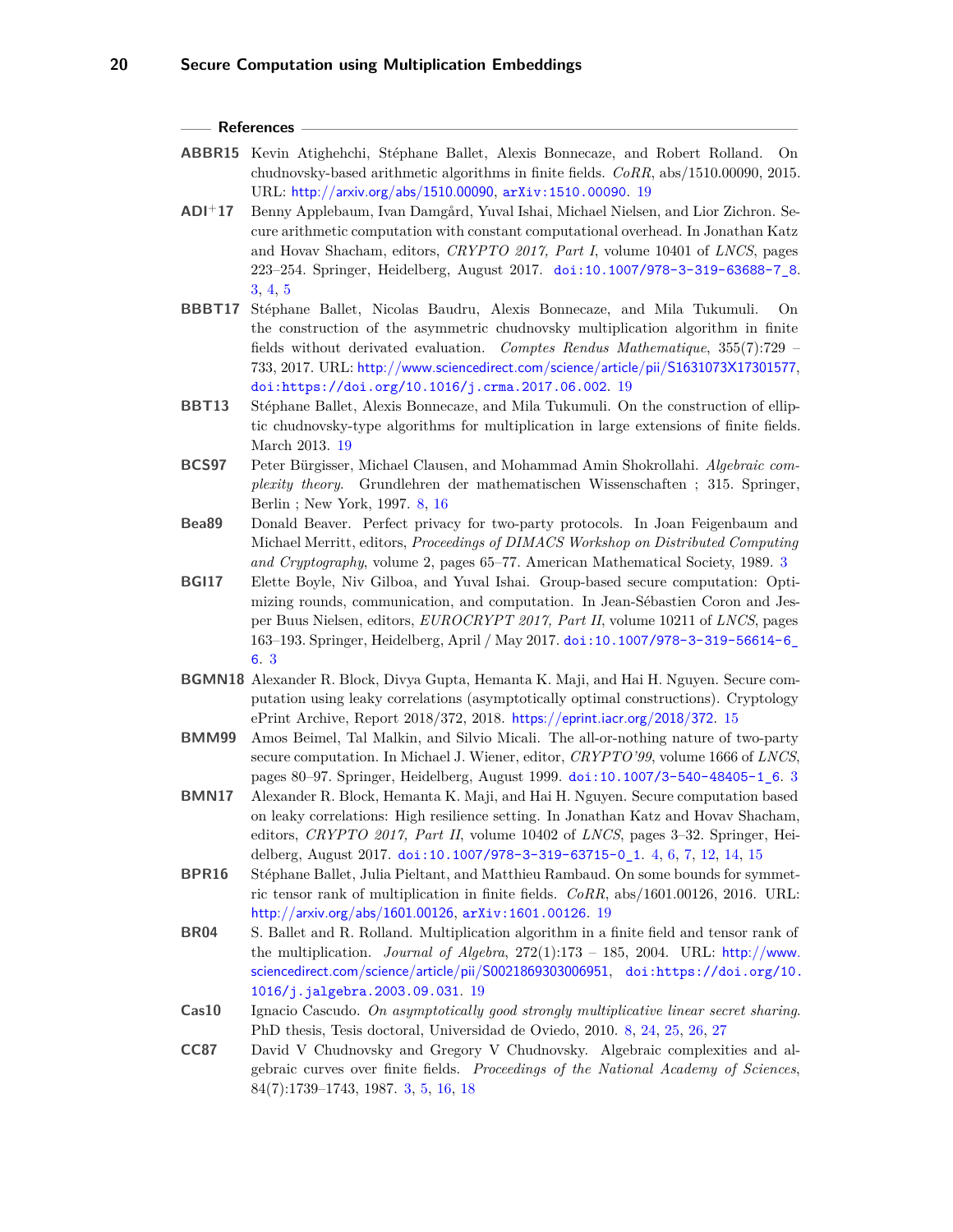- <span id="page-20-9"></span>**CC06** Hao Chen and Ronald Cramer. Algebraic geometric secret sharing schemes and secure multi-party computations over small fields. In Cynthia Dwork, editor, *CRYPTO 2006*, volume 4117 of *LNCS*, pages 521–536. Springer, Heidelberg, August 2006. [doi:10.](http://dx.doi.org/10.1007/11818175_31) [1007/11818175\\_31](http://dx.doi.org/10.1007/11818175_31). [7,](#page-6-2) [11](#page-10-4)
- <span id="page-20-8"></span>**CCXY18** Ignacio Cascudo, Ronald Cramer, Chaoping Xing, and Chen Yuan. Amortized complexity of information-theoretically secure MPC revisited. In Hovav Shacham and Alexandra Boldyreva, editors, *CRYPTO 2018, Part III*, volume 10993 of *LNCS*, pages 395–426. Springer, Heidelberg, August 2018. [doi:10.1007/978-3-319-96878-0\\_14](http://dx.doi.org/10.1007/978-3-319-96878-0_14). [4](#page-3-1)
- <span id="page-20-2"></span>**CGS08** Nishanth Chandran, Vipul Goyal, and Amit Sahai. New constructions for UC secure computation using tamper-proof hardware. In Nigel P. Smart, editor, *EURO-CRYPT 2008*, volume 4965 of *LNCS*, pages 545–562. Springer, Heidelberg, April 2008. [doi:10.1007/978-3-540-78967-3\\_31](http://dx.doi.org/10.1007/978-3-540-78967-3_31). [3](#page-2-2)
- <span id="page-20-12"></span>**Cha12** Jean Chaumine. *Multiplication in small finite fields using elliptic curves*, pages 343–350. 2012. URL: [https://www.worldscientific.com/doi/abs/10.1142/](https://www.worldscientific.com/doi/abs/10.1142/9789812793430_0018) [9789812793430\\_0018](https://www.worldscientific.com/doi/abs/10.1142/9789812793430_0018), [arXiv:https://www.worldscientific.com/doi/pdf/10.](http://arxiv.org/abs/https://www.worldscientific.com/doi/pdf/10.1142/9789812793430_0018) [1142/9789812793430\\_0018](http://arxiv.org/abs/https://www.worldscientific.com/doi/pdf/10.1142/9789812793430_0018), [doi:10.1142/9789812793430\\_0018](http://dx.doi.org/10.1142/9789812793430_0018). [19](#page-18-0)
- <span id="page-20-0"></span>**CK88** Claude Crépeau and Joe Kilian. Achieving oblivious transfer using weakened security assumptions (extended abstract). In *29th FOCS*, pages 42–52. IEEE Computer Society Press, October 1988. [doi:10.1109/SFCS.1988.21920](http://dx.doi.org/10.1109/SFCS.1988.21920). [3](#page-2-2)
- <span id="page-20-1"></span>**CLOS02** Ran Canetti, Yehuda Lindell, Rafail Ostrovsky, and Amit Sahai. Universally composable two-party and multi-party secure computation. In *34th ACM STOC*, pages 494–503. ACM Press, May 2002. [doi:10.1145/509907.509980](http://dx.doi.org/10.1145/509907.509980). [3](#page-2-2)
- <span id="page-20-11"></span>**CÖ10** Murat Cenk and Ferruh Özbudak. On multiplication in finite fields. *Journal of Complexity*, 26(2):172–186, 2010. [19](#page-18-0)
- <span id="page-20-4"></span>**DHRW16** Yevgeniy Dodis, Shai Halevi, Ron D. Rothblum, and Daniel Wichs. Spooky encryption and its applications. In Matthew Robshaw and Jonathan Katz, editors, *CRYPTO 2016, Part III*, volume 9816 of *LNCS*, pages 93–122. Springer, Heidelberg, August 2016. [doi:10.1007/978-3-662-53015-3\\_4](http://dx.doi.org/10.1007/978-3-662-53015-3_4). [3](#page-2-2)
- <span id="page-20-5"></span>**DJ01** Ivan Damgård and Mats Jurik. A generalisation, a simplification and some applications of Paillier's probabilistic public-key system. In Kwangjo Kim, editor, *PKC 2001*, volume 1992 of *LNCS*, pages 119–136. Springer, Heidelberg, February 2001. [doi:10.1007/3-540-44586-2\\_9](http://dx.doi.org/10.1007/3-540-44586-2_9). [3](#page-2-2)
- <span id="page-20-3"></span>**DNW08** Ivan Damgård, Jesper Buus Nielsen, and Daniel Wichs. Isolated proofs of knowledge and isolated zero knowledge. In Nigel P. Smart, editor, *EUROCRYPT 2008*, volume 4965 of *LNCS*, pages 509–526. Springer, Heidelberg, April 2008. [doi:](http://dx.doi.org/10.1007/978-3-540-78967-3_29) [10.1007/978-3-540-78967-3\\_29](http://dx.doi.org/10.1007/978-3-540-78967-3_29). [3](#page-2-2)
- <span id="page-20-7"></span>**DPSZ12** Ivan Damgård, Valerio Pastro, Nigel P. Smart, and Sarah Zakarias. Multiparty computation from somewhat homomorphic encryption. In Reihaneh Safavi-Naini and Ran Canetti, editors, *CRYPTO 2012*, volume 7417 of *LNCS*, pages 643–662. Springer, Heidelberg, August 2012. [doi:10.1007/978-3-642-32009-5\\_38](http://dx.doi.org/10.1007/978-3-642-32009-5_38). [3](#page-2-2)
- <span id="page-20-6"></span>**Gil99** Niv Gilboa. Two party RSA key generation. In Michael J. Wiener, editor, *CRYPTO'99*, volume 1666 of *LNCS*, pages 116–129. Springer, Heidelberg, August 1999. [doi:10.1007/3-540-48405-1\\_8](http://dx.doi.org/10.1007/3-540-48405-1_8). [3](#page-2-2)
- <span id="page-20-10"></span>**GIMS15** Divya Gupta, Yuval Ishai, Hemanta K. Maji, and Amit Sahai. Secure computation from leaky correlated randomness. In Rosario Gennaro and Matthew J. B. Robshaw, editors, *CRYPTO 2015, Part II*, volume 9216 of *LNCS*, pages 701–720. Springer, Heidelberg, August 2015. [doi:10.1007/978-3-662-48000-7\\_34](http://dx.doi.org/10.1007/978-3-662-48000-7_34). [12,](#page-11-3) [15](#page-14-3)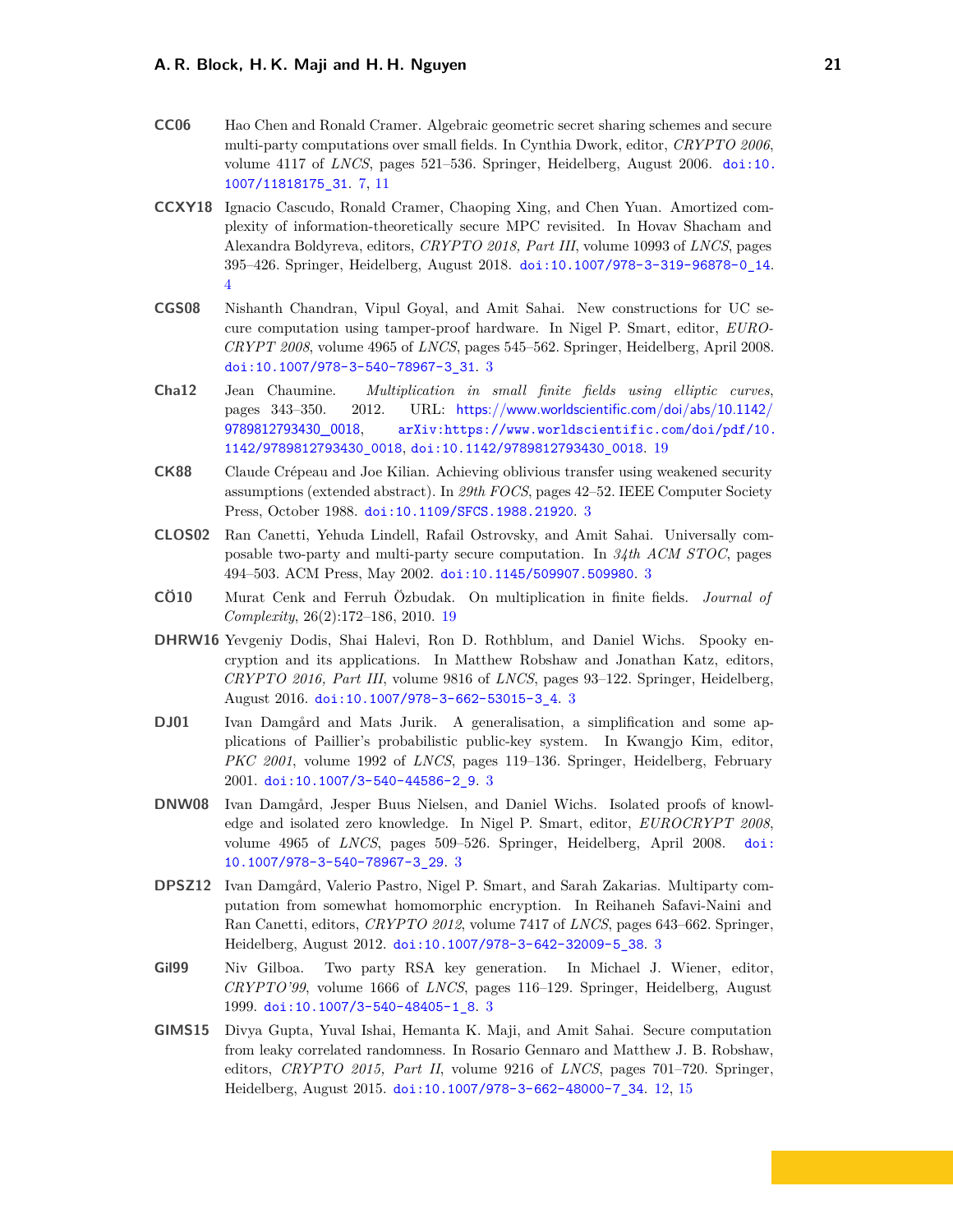- <span id="page-21-0"></span>**GMW87** Oded Goldreich, Silvio Micali, and Avi Wigderson. How to play any mental game or A completeness theorem for protocols with honest majority. In Alfred Aho, editor, *19th ACM STOC*, pages 218–229. ACM Press, May 1987. [doi:10.1145/28395.28420](http://dx.doi.org/10.1145/28395.28420). [3](#page-2-2)
- <span id="page-21-12"></span>**Gop81** Valerii Denisovich Goppa. Codes on algebraic curves. In *Soviet Math. Dokl*, pages 170–172, 1981. [11](#page-10-4)
- <span id="page-21-14"></span>**GS95** Arnaldo Garcia and Henning Stichtenoth. A tower of artin-schreier extensions of function fields attaining the drinfeld-vladut bound. *Inventiones mathematicae*, 121(1):211– 222, December 1995. [16,](#page-15-2) [19](#page-18-0)
- <span id="page-21-11"></span>**GS96** Arnaldo Garcia and Henning Stichtenoth. On the asymptotic behaviour of some towers of function fields over finite fields. *Journal of Number Theory*, 61(2):248–273, 1996. [10,](#page-9-3) [19](#page-18-0)
- <span id="page-21-10"></span>**IKO**<sup>+</sup>**11** Yuval Ishai, Eyal Kushilevitz, Rafail Ostrovsky, Manoj Prabhakaran, Amit Sahai, and Jürg Wullschleger. Constant-rate oblivious transfer from noisy channels. In Phillip Rogaway, editor, *CRYPTO 2011*, volume 6841 of *LNCS*, pages 667–684. Springer, Heidelberg, August 2011. [doi:10.1007/978-3-642-22792-9\\_38](http://dx.doi.org/10.1007/978-3-642-22792-9_38). [3](#page-2-2)
- <span id="page-21-8"></span>**IKOS08** Yuval Ishai, Eyal Kushilevitz, Rafail Ostrovsky, and Amit Sahai. Cryptography with constant computational overhead. In Richard E. Ladner and Cynthia Dwork, editors, *40th ACM STOC*, pages 433–442. ACM Press, May 2008. [doi:10.1145/1374376.](http://dx.doi.org/10.1145/1374376.1374438) [1374438](http://dx.doi.org/10.1145/1374376.1374438). [3](#page-2-2)
- <span id="page-21-9"></span>**IKOS09** Yuval Ishai, Eyal Kushilevitz, Rafail Ostrovsky, and Amit Sahai. Extracting correlations. In *50th FOCS*, pages 261–270. IEEE Computer Society Press, October 2009. [doi:10.1109/FOCS.2009.56](http://dx.doi.org/10.1109/FOCS.2009.56). [3,](#page-2-2) [6,](#page-5-3) [13,](#page-12-3) [15](#page-14-3)
- <span id="page-21-1"></span>**IL89** Russell Impagliazzo and Michael Luby. One-way functions are essential for complexity based cryptography (extended abstract). In *30th FOCS*, pages 230–235. IEEE Computer Society Press, October / November 1989. [doi:10.1109/SFCS.1989.63483](http://dx.doi.org/10.1109/SFCS.1989.63483). [3](#page-2-2)
- <span id="page-21-13"></span>**IMSW14** Yuval Ishai, Hemanta K. Maji, Amit Sahai, and Jürg Wullschleger. Single-use ot combiners with near-optimal resilience. In *2014 IEEE International Symposium on Information Theory, Honolulu, HI, USA, June 29 - July 4, 2014*, pages 1544–1548. IEEE, 2014. URL: <http://dx.doi.org/10.1109/ISIT.2014.6875092>, [doi:10.1109/ISIT.](http://dx.doi.org/10.1109/ISIT.2014.6875092) [2014.6875092](http://dx.doi.org/10.1109/ISIT.2014.6875092). [15](#page-14-3)
- <span id="page-21-3"></span>**IPS08** Yuval Ishai, Manoj Prabhakaran, and Amit Sahai. Founding cryptography on oblivious transfer - efficiently. In David Wagner, editor, *CRYPTO 2008*, volume 5157 of *LNCS*, pages 572–591. Springer, Heidelberg, August 2008. [doi:10.1007/](http://dx.doi.org/10.1007/978-3-540-85174-5_32) [978-3-540-85174-5\\_32](http://dx.doi.org/10.1007/978-3-540-85174-5_32). [3](#page-2-2)
- <span id="page-21-6"></span>**IPS09** Yuval Ishai, Manoj Prabhakaran, and Amit Sahai. Secure arithmetic computation with no honest majority. In Omer Reingold, editor, *TCC 2009*, volume 5444 of *LNCS*, pages 294–314. Springer, Heidelberg, March 2009. [doi:10.1007/](http://dx.doi.org/10.1007/978-3-642-00457-5_18) [978-3-642-00457-5\\_18](http://dx.doi.org/10.1007/978-3-642-00457-5_18). [3,](#page-2-2) [4,](#page-3-1) [5](#page-4-4)
- <span id="page-21-7"></span>**Kat07** Jonathan Katz. Universally composable multi-party computation using tamper-proof hardware. In Moni Naor, editor, *EUROCRYPT 2007*, volume 4515 of *LNCS*, pages 115–128. Springer, Heidelberg, May 2007. [doi:10.1007/978-3-540-72540-4\\_7](http://dx.doi.org/10.1007/978-3-540-72540-4_7). [3](#page-2-2)
- <span id="page-21-2"></span>**Kil88** Joe Kilian. Founding cryptography on oblivious transfer. In *20th ACM STOC*, pages 20–31. ACM Press, May 1988. [doi:10.1145/62212.62215](http://dx.doi.org/10.1145/62212.62215). [3](#page-2-2)
- <span id="page-21-4"></span>**Kil91** Joe Kilian. A general completeness theorem for two-party games. In *23rd ACM STOC*, pages 553–560. ACM Press, May 1991. [doi:10.1145/103418.103475](http://dx.doi.org/10.1145/103418.103475). [3](#page-2-2)
- <span id="page-21-5"></span>**Kil00** Joe Kilian. More general completeness theorems for secure two-party computation. In *32nd ACM STOC*, pages 316–324. ACM Press, May 2000. [doi:10.1145/335305.](http://dx.doi.org/10.1145/335305.335342) [335342](http://dx.doi.org/10.1145/335305.335342). [3](#page-2-2)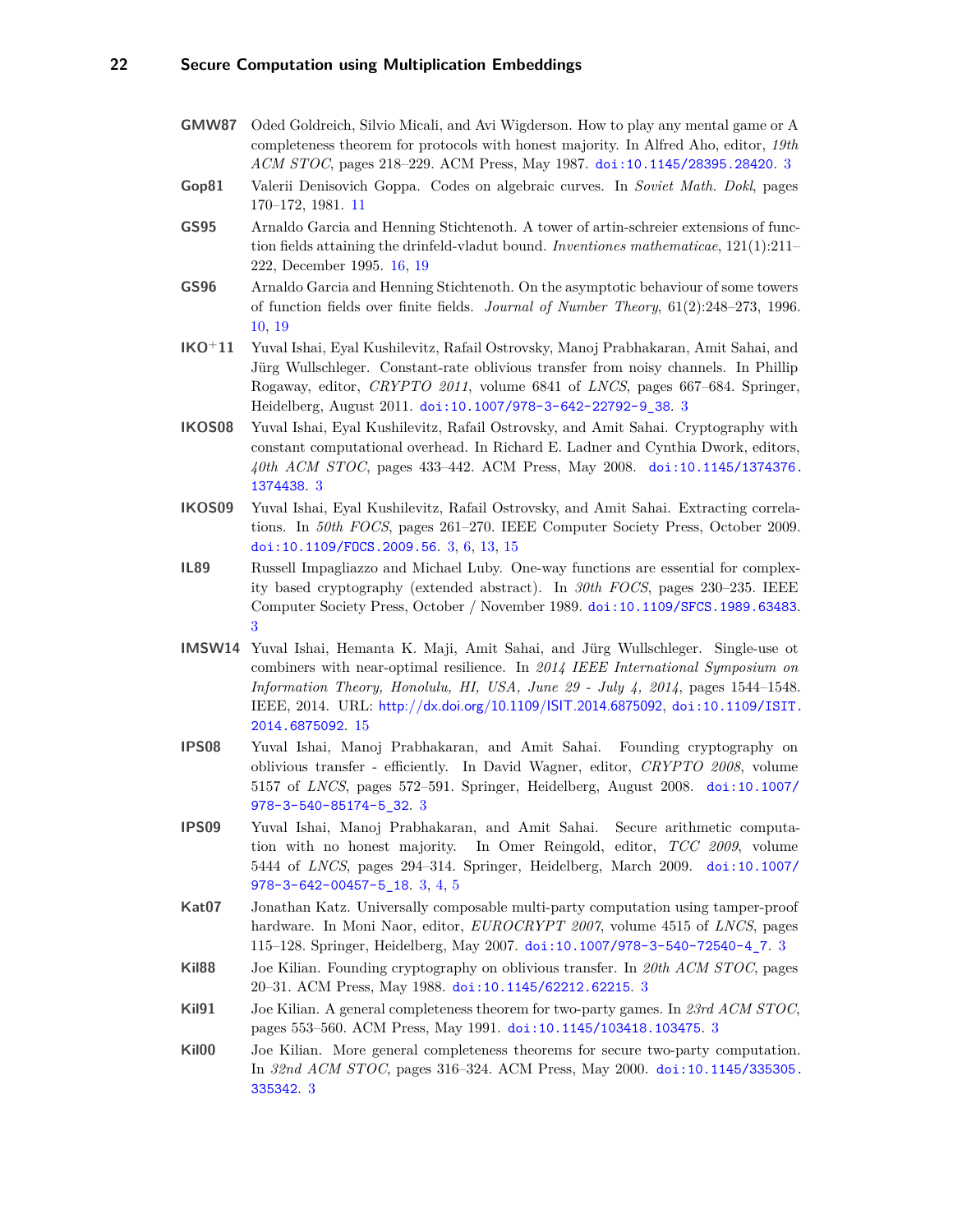- <span id="page-22-1"></span>**Kus89** Eyal Kushilevitz. Privacy and communication complexity. In *30th FOCS*, pages 416– 421. IEEE Computer Society Press, October / November 1989. [doi:10.1109/SFCS.](http://dx.doi.org/10.1109/SFCS.1989.63512) [1989.63512](http://dx.doi.org/10.1109/SFCS.1989.63512). [3](#page-2-2)
- <span id="page-22-5"></span>**LPR10** Vadim Lyubashevsky, Chris Peikert, and Oded Regev. On ideal lattices and learning with errors over rings. In Henri Gilbert, editor, *EUROCRYPT 2010*, volume 6110 of *LNCS*, pages 1–23. Springer, Heidelberg, May / June 2010. [doi:10.1007/](http://dx.doi.org/10.1007/978-3-642-13190-5_1) [978-3-642-13190-5\\_1](http://dx.doi.org/10.1007/978-3-642-13190-5_1). [3](#page-2-2)
- <span id="page-22-3"></span>**MS08** Tal Moran and Gil Segev. David and goliath commitments: UC computation for asymmetric parties using tamper-proof hardware. In Nigel P. Smart, editor, *Advances in Cryptology - EUROCRYPT 2008, 27th Annual International Conference on the Theory and Applications of Cryptographic Techniques, Istanbul, Turkey, April 13-17, 2008. Proceedings*, volume 4965 of *Lecture Notes in Computer Science*, pages 527– 544. Springer, 2008. URL: [http://dx.doi.org/10.1007/978-3-540-78967-3\\_30](http://dx.doi.org/10.1007/978-3-540-78967-3_30), [doi:10.](http://dx.doi.org/10.1007/978-3-540-78967-3_30) [1007/978-3-540-78967-3\\_30](http://dx.doi.org/10.1007/978-3-540-78967-3_30). [3](#page-2-2)
- <span id="page-22-6"></span>**NP06** Moni Naor and Benny Pinkas. Oblivious polynomial evaluation. *SIAM Journal on Computing*, 35(5):1254–1281, 2006. [3,](#page-2-2) [4,](#page-3-1) [5](#page-4-4)
- <span id="page-22-4"></span>**Pai99** Pascal Paillier. Public-key cryptosystems based on composite degree residuosity classes. In Jacques Stern, editor, *EUROCRYPT'99*, volume 1592 of *LNCS*, pages 223–238. Springer, Heidelberg, May 1999. [doi:10.1007/3-540-48910-X\\_16](http://dx.doi.org/10.1007/3-540-48910-X_16). [3](#page-2-2)
- <span id="page-22-10"></span>**Ran12** Hugues Randriambololona. Bilinear complexity of algebras and the chudnovsky– chudnovsky interpolation method. *Journal of Complexity*, 28(4):489–517, 2012. [19](#page-18-0)
- <span id="page-22-8"></span>**SAK**<sup>+</sup>**01** Kenneth W. Shum, Ilia Aleshnikov, P. Vijay Kumar, Henning Stichtenoth, and Vinay Deolalikar. A low-complexity algorithm for the construction of algebraic-geometric codes better than the gilbert-varshamov bound. *IEEE Transactions on Information Theory*, 47(6):2225–2241, 2001. [11](#page-10-4)
- <span id="page-22-7"></span>**Sti09** Henning Stichtenoth. *Algebraic Function Fields and Codes*. Graduate Texts in Mathematics, 254. 2nd ed.. edition, 2009. [7,](#page-6-2) [24,](#page-23-1) [25,](#page-24-0) [27](#page-26-0)
- <span id="page-22-9"></span>**STV92** Ie Shparlinski, MA Tsfasman, and SG Vladut. Curves with many points and multiplication in finite-fields. *Lecture Notes In Mathematics*, 1518:145–169, 1992. [19](#page-18-0)
- <span id="page-22-2"></span>**WW06** Stefan Wolf and Jürg Wullschleger. Oblivious transfer is symmetric. In Serge Vaudenay, editor, *EUROCRYPT 2006*, volume 4004 of *LNCS*, pages 222–232. Springer, Heidelberg, May / June 2006. [doi:10.1007/11761679\\_14](http://dx.doi.org/10.1007/11761679_14). [3,](#page-2-2) [4,](#page-3-1) [11,](#page-10-4) [12](#page-11-3)
- <span id="page-22-0"></span>**Yao82** Andrew Chi-Chih Yao. Protocols for secure computations (extended abstract). In *23rd FOCS*, pages 160–164. IEEE Computer Society Press, November 1982. [doi:](http://dx.doi.org/10.1109/SFCS.1982.38) [10.1109/SFCS.1982.38](http://dx.doi.org/10.1109/SFCS.1982.38). [3](#page-2-2)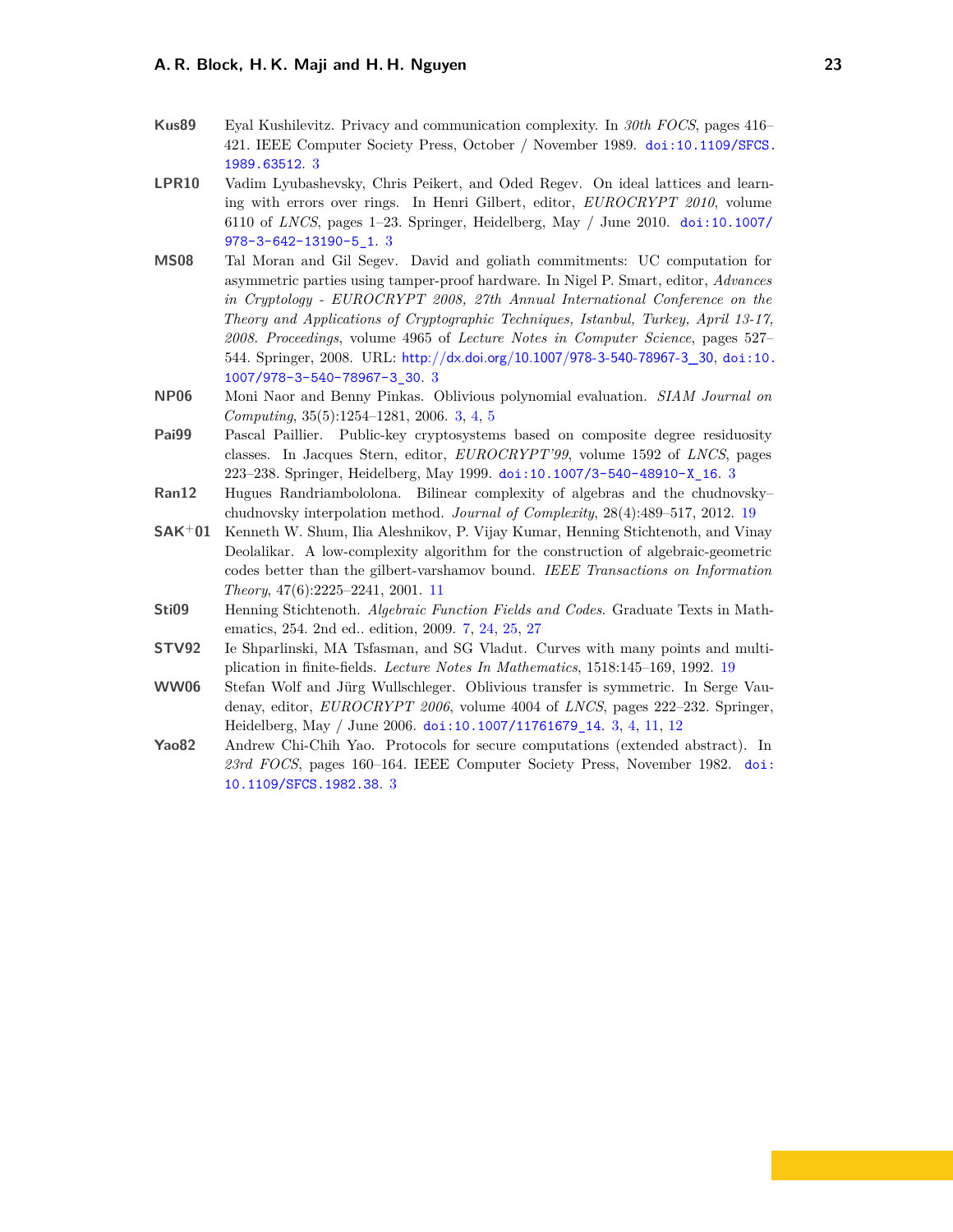### <span id="page-23-1"></span><span id="page-23-0"></span>**A Detailed Basics of Algebraic Function Fields**

We introduce the basics of algebraic function fields in detail which are necessary for our construction. We follow the conventions of [\[Sti09,](#page-22-7) [Cas10\]](#page-19-6). Let  $\mathbb{F}_q$  be a finite field of *q* elements, where *q* is a power of prime.

▶ **Definition 2** (Algebraic Function Field). An *algebraic function field* (or function field for simplicity)  $K/\mathbb{F}_q$  of one variable over  $\mathbb{F}_q$  is an extension field  $K \supseteq \mathbb{F}_q$  and a finite algebraic extension of  $\mathbb{F}_q(x)$  for some element *x* which is transcendental over  $\mathbb{F}_q$ .

We let  $\widetilde{\mathbb{F}}_q$  denote the field of constants of  $K/\mathbb{F}_q$ . In the remainder of this paper, we only consider function fields  $K/\mathbb{F}_q$  such that  $\mathbb{F}_q = \mathbb{F}_q$ . For ease of presentation, we assume  $\mathbb{F}_q$  to always be the field of constants and denote  $K/\mathbb{F}_q$  by *K*. The simplest example of a function field is the *rational function field*. The function field K is called *rational* if  $K = \mathbb{F}_q(x)$  for  $x \in K$  which is transcendental over  $\mathbb{F}_q$ . Explicitly, the rational function field K is written as

$$
K = \{ f(x)/g(x) : f, g \in \mathbb{F}_q[x], g \not\equiv 0 \}.
$$

**► Definition 3** (Valuation Ring). A valuation ring of the function field *K* is a ring  $\mathcal{O} \subseteq K$ such that

 $\blacksquare$   $\mathbb{F}_q \subsetneq \mathcal{O} \subsetneq K$ , and

for every  $z \in K$ , either  $z \in \mathcal{O}$  or  $z^{-1} \in \mathcal{O}$ .

Valuation rings are used to define a more general "point" of a function field, namely *places*.

 $\triangleright$  **Definition 4** (Places). A *place P* of *K* is the maximal ideal of some valuation ring  $\mathcal{O}$  of *K*. We denote the set of all places of *K* by  $\mathbb{P}(K)$ .

Places uniquely define their corresponding valuation rings, and valuation rings uniquely define their corresponding places. This is given by the following lemmas.

**Imported Lemma 4** ([\[Cas10,](#page-19-6) Proposition 2.5]). A valuation ring  $\mathcal{O}$  of K is a local ring; *that is, its only maximal ideal is*  $P = \mathcal{O} \setminus \mathcal{O}^*$ , where  $\mathcal{O}^*$  *denotes the group of units of*  $\mathcal{O}$ *.* 

**Imported Lemma 5** ( $[Cas10, Proposition 2.8]$  $[Cas10, Proposition 2.8]$ ). *Given*  $P \in \mathbb{P}(K)$ , *there is a unique valuation ring*  $\mathcal{O}_P$  *such that*  $P$  *is its maximal ideal. This valuation ring is precisely*  $\mathcal{O}_P$  =  ${f \in K : f^{-1} \notin P}.$ 

These two imported lemma state that places and valuation rings are interchangeable. In fact, a place P is the principle ideal of its corresponding valuation ring  $\mathcal{O}_P$ .

**Imported Lemma 6** ([\[Cas10,](#page-19-6) Proposition 2.9]). *Any valuation ring*  $\mathcal{O}$  *of*  $K$  *is a principal ideal domain. Therefore any place*  $P \in \mathbb{P}(K)$  *is a principle ideal and can be written in the form*  $P = t_P \mathcal{O}_P$  *for some*  $t_P \in P$ *.* 

Any  $t_P \in P$  which satisfies  $P = t_p \mathcal{O}_P$  is called a *uniformizing parameter* for P. Valuation rings give rise to valuation maps.

<span id="page-23-2"></span>▶ **Definition 5** (Valuation Map). For any  $P \in \mathbb{P}(K)$  with any uniformizing parameter  $t_P$ , define the function  $v_P: K \to \mathbb{Z} \cup \{\infty\}$  by

$$
v_P(f) := \begin{cases} n & \text{if } 0 \neq f \in \mathcal{O}_P, \text{ and } f = t_P^n u, u \in \mathcal{O}_P^* \\ -n & \text{if } f \in K \setminus \mathcal{O}_P, \text{ and } f^{-1} = t_P^n u, u \in \mathcal{O}_P^* \\ \infty & \text{if } f = 0 \end{cases}
$$

The value  $v_P(f)$  is the *valuation* of f at P.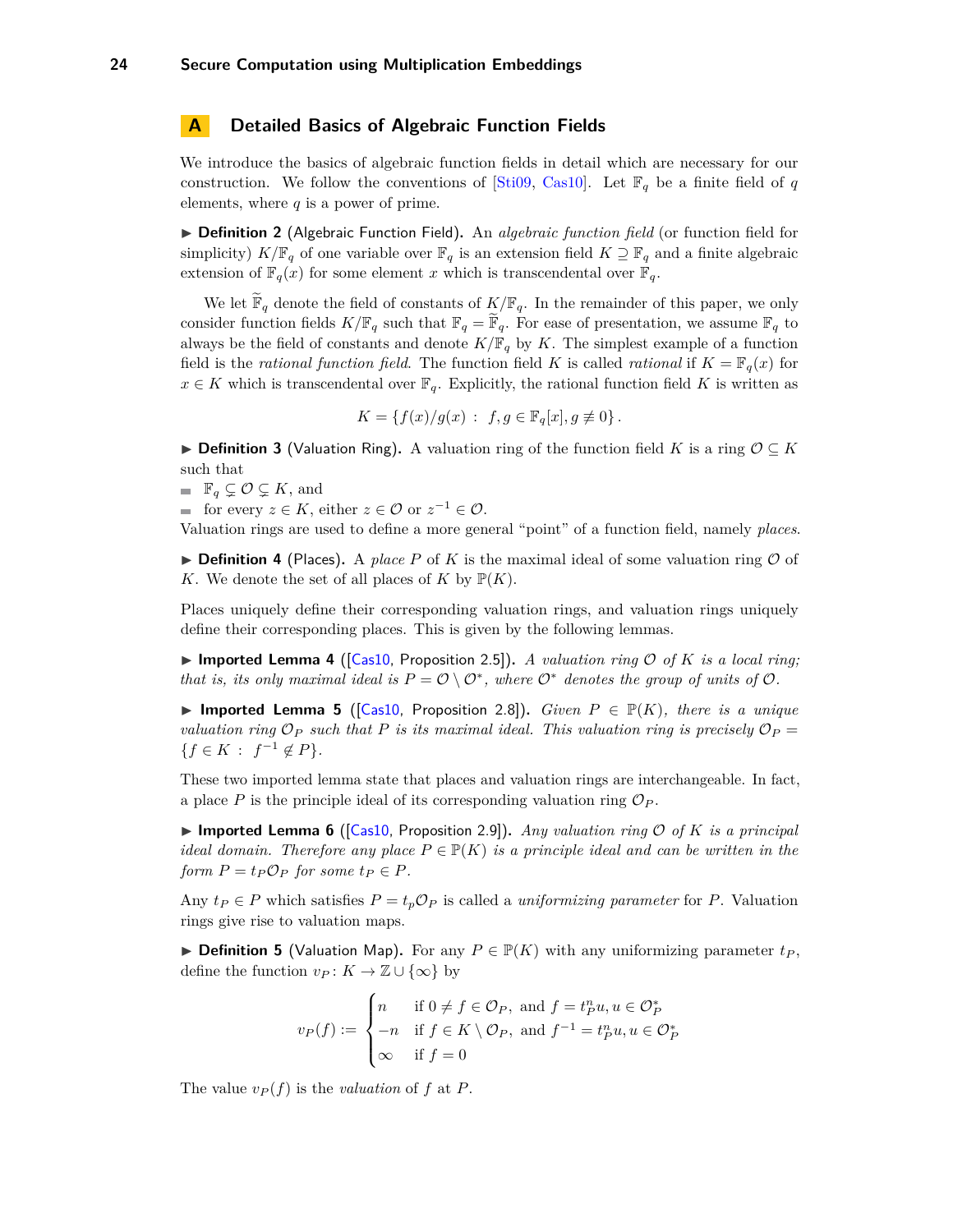<span id="page-24-0"></span>This map is well-defined since  $\mathcal{O}_P$  is a valuation ring and by the following lemma.

▶ Imported Lemma 7 ( $[Cas10, Proposition 2.12]$  $[Cas10, Proposition 2.12]$ ). *For any*  $P \in \mathbb{P}(K)$  *and uniformizing parameter t<sub>P</sub> for P, every element*  $0 \neq f \in \mathcal{O}_P$  *can be uniquely written as*  $f = t_P^n u$  *for*  $n \in \mathbb{N}$ *and*  $u \in \mathcal{O}_P^*$ . Furthermore, for any  $0 \neq f \in \mathcal{O}_P$  and any two uniformizing parameters  $t_P$ *and*  $t'_P$  *of*  $\tilde{P}$ *, if*  $f = t_P^n u = (t'_P)^{n'} u'$ *, then*  $n' = n$ *.* 

Note that [Definition 5](#page-23-2) gives an equivalent definition of a valuation ring  $\mathcal{O}_P$  for place P.

▶ Imported Theorem 4 ( $[Sti09,$  Theorem 1.1.13]). *For any*  $P \in \mathbb{P}(K)$ *, we have*  $\mathcal{O}_P = \{z \in$  $K: v_P(z) \geq 0$ .

We can now define evaluation of a function at a place.

**► Definition 6** (Evaluation at a Place). For any  $P \in \mathbb{P}(K)$ , the *residue class field* of P is  $K_P := \mathcal{O}_P/P$ . The *evaluation* of  $f \in \mathcal{O}_P$  at *P* is its residue class in  $K_P$  and is denoted by *f*(*P*). For *f*  $\notin \mathcal{O}_P$ , its evaluation at *P* is defined to be *f*(*P*) = ∞.

In other words, evaluation of a function  $f$  at place  $P$  yields the residue class of  $f$  in  $K_P$ . In fact,  $K_P$  is isomorphic to a finite field extension of  $\mathbb{F}_q$ , where the degree of the extension depends on the place *P*.

<span id="page-24-1"></span>▶ Imported Lemma 8 ([\[Cas10,](#page-19-6) Proposition 2.17]). Let  $P \in \mathbb{P}(K)$ . Then  $\mathbb{F}_q$   $\subseteq$   $\mathcal{O}_P$  and  $\mathbb{F}_q \cap P = \{0\}$ . Hence there is a canonical embedding of  $\mathbb{F}_q$  into  $K_P$ , so  $\mathbb{F}_q$  can be considered as *a* subfield of  $K_P$ . Furthermore the degree  $|K_P: \mathbb{F}_q|$  of the field extension satisfies  $|K_P: \mathbb{F}_q| \leq$  $|K: \mathbb{F}_q(x)| < \infty$ , for any  $0 \neq x \in P$ .

In particular, if  $|K_P: \mathbb{F}_q| = a$ , then we have  $K_P \cong \mathbb{F}_{q^a}$  and  $f(P) \equiv \alpha \in \mathbb{F}_{q^a}$  for  $f \in \mathcal{O}_P$ . [Imported Lemma 8](#page-24-1) naturally defines the degree of a place *P*.

▶ **Definition 7** (Degree of a place). For every  $P \in \mathbb{P}(K)$ , the *degree* of P is deg  $P := |K_P : \mathbb{F}_q|$ .

We denote the set of all places of degree k by  $\mathbb{P}^{(k)}(K)$ . Note that the set  $\mathbb{P}^{(1)}(K)$  is called the *set of rational places* (or rational points). Places are used to define the divisors of a function field *K*.

<span id="page-24-2"></span>▶ **Definition 8** (Divisors). A *divisor D* of a function field *K* is a formal sum  $D = \sum_{P \in \mathbb{P}(K)} m_P P$ where  $m_P \in \mathbb{Z}$  and  $m_P = 0$  except for a finite number of places  $P \in \mathbb{P}(K)$ . We define  $\textsf{Supp}(D) := \{ P \in \mathbb{P}(K) : m_P \neq 0 \}$  to be the *support* of divisor *D*. The set of all divisors of *K* is denoted  $Div(K)$ .

Note that from [Definition 8,](#page-24-2) it is clear that every place  $P \in \mathbb{P}(K)$  is also a divisor, namely  $P = 1 \cdot P \in Div(K)$ . Such divisors are called *prime divisors*. Any divisor  $D \in Div(K)$  has corresponding degree depending on places  $P \in \mathsf{Supp}(D)$ .

▶ **Definition 9** (Degree of a Divisor). For any divisor  $D = \sum_{P \in \mathbb{P}(K)} m_P P$ , the *degree* of *D* is  $\deg D := \sum_{P \in \mathbb{P}(K)} m_P(\deg P) \in \mathbb{Z}.$ 

This definition is consistent with the degree of place *P* for the case where divisor *D* is also a place. We can naturally define the summation of two divisors.

<span id="page-24-3"></span>▶ Definition 10 (Sum of Divisors). Let  $D = \sum_{P \in \mathbb{P}(K)} m_P P$  and  $D' = \sum_{P \in \mathbb{P}(K)} n_P P$  be two divisors. Then  $D + D' := \sum_{P \in \mathbb{P}(K)} (m_P + n_P)P$ .

We use [Definition 10](#page-24-3) to define a partial ordering of divisors.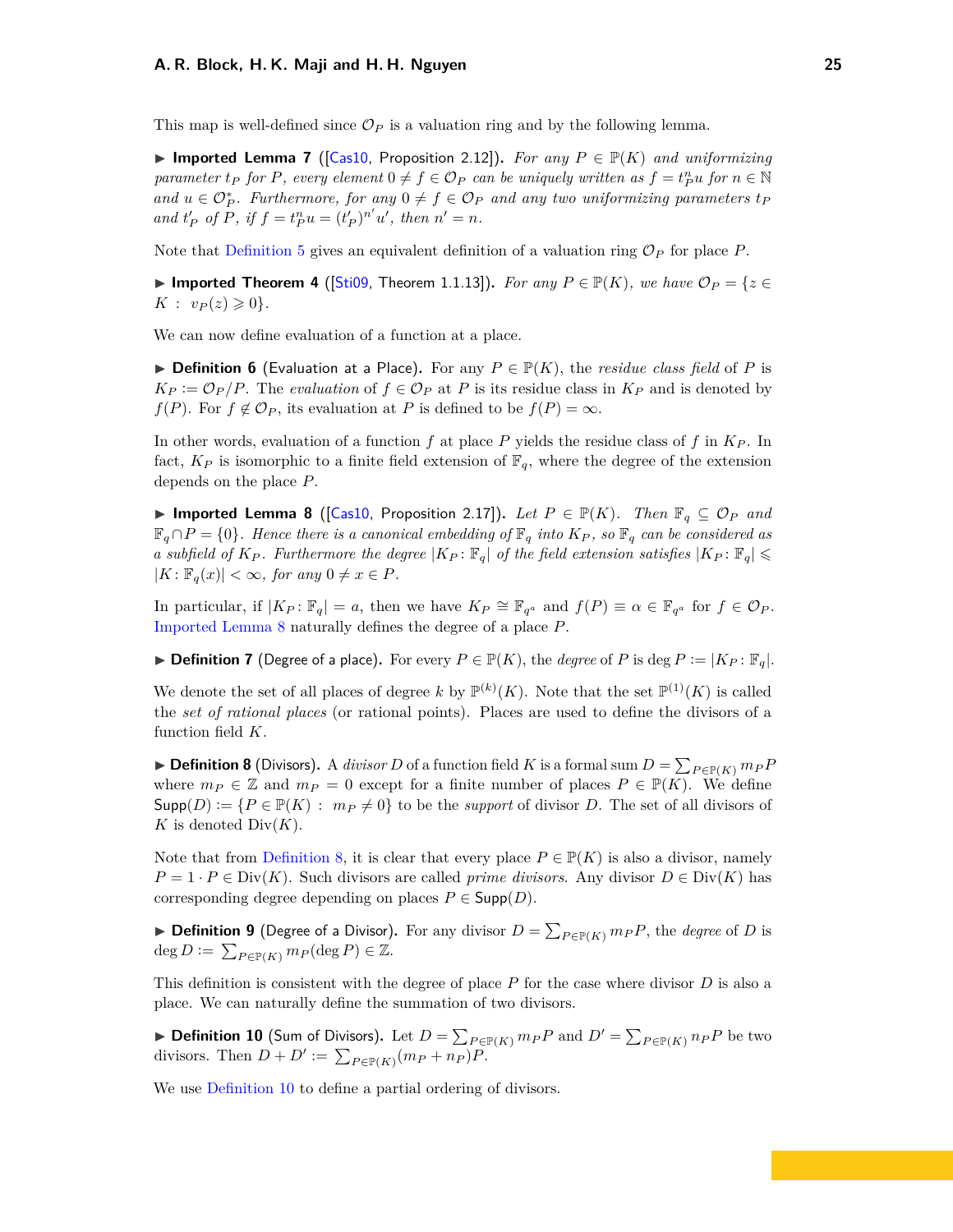<span id="page-25-0"></span>▶ **Definition 11** (Divisor Partial Ordering). For divisors  $D = \sum_{P \in \mathbb{P}(K)} m_P P$  and  $D' =$  $\sum_{P \in \mathbb{P}(K)} n_P P$ , we say that  $D \leq D'$  if  $m_P \leq n_P$  for all  $P \in \mathbb{P}(K)$ . We say that a divisor *D* is *effective* (or positive) if  $D \ge 0$ .

Every  $f \in K \setminus \{0\}$  can be associated with a divisor by the following theorem.

**► Imported Theorem 5** ([\[Cas10,](#page-19-6) Theorem 2.32]). *Every*  $f \in K \setminus \{0\}$  *has finitely many zeros and poles. That is, we have*  $v_P(f) = 0$  *except for finitely many*  $P \in \mathbb{P}(K)$ *.* 

We now define the divisor associated to  $f \in K \setminus \{0\}.$ 

**▶ Definition 12** (Principal Divisors). For any  $f \in K \setminus \{0\}$ , the divisor

$$
(f) := \sum_{P \in \mathbb{P}(K)} v_P(f) P
$$

is the *principal divisor* associated to *f*. We let  $\text{Prin}(K) := \{D \in \text{Div}(K) : \exists f \in K \setminus \{0\}, D = \emptyset\}$ (*f*)} denote the set of principal divisors.

Associating every nonzero function *f* with divisor (*f*) allows us to define the Riemann-Roch space.

**► Definition 13** (Riemann-Roch Space). For a divisor  $G \in Div(K)$ , the *Riemann-Roch space* associated with *G* is defined as

$$
\mathcal{L}(G) := \{ f \in K : (f) + G \geq 0 \} \cup \{ 0 \}.
$$

Note that  $\mathscr{L}(G)$  is a vector space over  $\mathbb{F}_q$  for any  $G \in Div(K)$ . We denote the dimension of  $\mathscr{L}(G)$  over  $\mathbb{F}_q$  by  $\ell(G)$ . In particular, the dimension of the Riemann-Roch space is bounded by the degree of its divisor, given by [Imported Lemma 1](#page-7-1) and the following lemma.

<span id="page-25-1"></span>**► Imported Theorem 6** (Riemann's Theorem [\[Cas10,](#page-19-6) Theorem 2.53]). *There exists*  $M \in \mathbb{Z}$ *such that for all*  $D \in Div(K)$ *, we have*  $\ell(D) \geq M + \deg D$ *.* 

We now define the genus of the function field *K*.

 $\triangleright$  **Definition 14** (Genus). The *genus* of the function field *K* is defined as

$$
g(K):=\max_{D\in \text{Div}(K)}\deg D-\ell(D)+1\in \mathbb{N}.
$$

When clear from context, we let  $g := g(K)$ .

The genus always exists and is a non-negative integer by [Imported Theorem 6.](#page-25-1) Next we define canonical divisors. First we need the following definition.

 $▶$  **Definition 15** (Space of Differential Forms). The *space of differential forms*  $Ω(K)$  of *K* is the *K*-vector space generated by the symbols  $df, f \in K$ , such that

 $\blacksquare$  *d*(*f* + *g*) = *df* + *dg* for all *f*, *g*  $\in$  *K*,  $d(fg) = f \cdot dg + df \cdot g$  for all  $f, g \in K$ ,

$$
\text{if } df = 0 \text{ for all } f \in \mathbb{F}_q.
$$

Now we can associate a divisor to any  $w \in \Omega(K) \setminus \{0\}.$ 

**► Definition 16** (Canonical Divisor). For any  $w \in \Omega(K) \setminus \{0\}$ , the *canonical divisor* associated to *w* is the divisor

$$
(w) := \sum_{P \in \mathbb{P}(K)} v_P(w) P.
$$